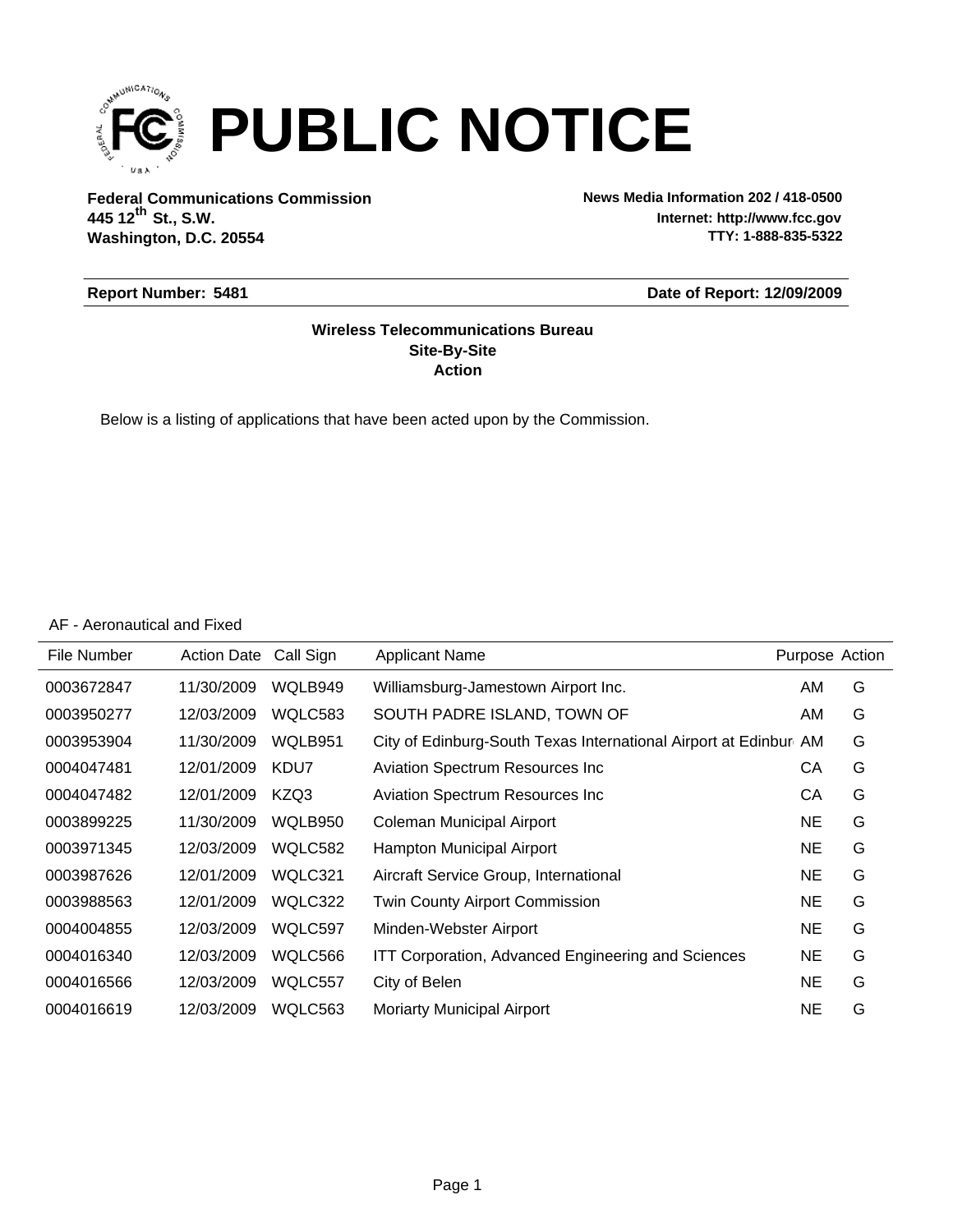#### AI - Aural Intercity Relay

| File Number | Action Date Call Sign | Applicant Name              | Purpose Action |  |
|-------------|-----------------------|-----------------------------|----------------|--|
| 0003993175  | 12/01/2009 WQLC317    | SIERRA H BROADCASTING, INC. | AM.            |  |

#### AR - Aviation Radionavigation

| File Number | Action Date Call Sign |                 | <b>Applicant Name</b>                      | Purpose Action |   |
|-------------|-----------------------|-----------------|--------------------------------------------|----------------|---|
| 0003972677  | 11/30/2009            | <b>WRNV2004</b> | Alyeska Pipeline Service Company, Agent    | MD             | G |
| 0004005233  | 12/03/2009            | <b>WRLB2394</b> | GILLETTE CAMPBELL COUNTY AIRPORT AUTHORITY | MD             | G |
| 0003999364  | 11/30/2009            | WOLB953         | Greater Laforche Port Commission           | NE             | G |
| 0003871477  | 12/03/2009            | WQAZ572         | <b>Tunica County Airport Commission</b>    | WD             | W |
| 0003871479  | 12/03/2009            | WQAZ573         | <b>Tunica County Airport Commission</b>    | WD             | W |

#### AS - Aural Studio Transmitter Link

| File Number | Action Date Call Sign |         | <b>Applicant Name</b>                | Purpose Action |   |
|-------------|-----------------------|---------|--------------------------------------|----------------|---|
| 0003996569  | 11/30/2009            | WLO364  | NASSAU BROADCASTING III, LLC         | MD.            | G |
| 0003996460  | 11/30/2009            | WOLB952 | NASSAU BROADCASTING III, LLC         | NE.            | G |
| 0003996702  | 12/01/2009            | WOLC337 | <b>BIBLICAL MINISTRIES WORLDWIDE</b> | NE.            | G |
| 0003998318  | 12/03/2009            | WOLC610 | HOUSTON CHRISTIAN BROADCASTERS, INC. | NE.            | G |

## CD - Paging and Radiotelephone

| File Number | Action Date Call Sign |        | Applicant Name              | Purpose Action |   |
|-------------|-----------------------|--------|-----------------------------|----------------|---|
| 0003983513  | 12/01/2009            | KUS265 | Schuylkill Mobile Fone, Inc | AM             | G |

## CF - Common Carrier Fixed Point to Point Microwave

| File Number | <b>Action Date</b> | Call Sign     | Applicant Name                                              | Purpose Action |   |
|-------------|--------------------|---------------|-------------------------------------------------------------|----------------|---|
| 0003921160  | 12/01/2009         | WQHA440       | Cox Communications Kansas LLC                               | AM             | G |
| 0003921313  | 12/01/2009         | WQHA441       | Cox Communications Kansas LLC                               | AM             | G |
| 0003949610  | 12/01/2009         | <b>WMN879</b> | AT&T CALIFORNIA                                             | AM             | G |
| 0003949611  | 12/01/2009         | WMN880        | AT&T CALIFORNIA                                             | AM             | G |
| 0003952188  | 12/01/2009         | WQLC392       | Teltranet Licenses LLC                                      | AM             | G |
| 0003980929  | 12/01/2009         | WQLC285       | TELECOM TRANSPORT MANAGEMENT, INC.                          | AM             | G |
| 0003991423  | 12/01/2009         | WPNG348       | ALLTEL Communications of the Southwest Limited Partnersh AM |                | G |
| 0003991691  | 12/01/2009         | WPVV206       | ALLTEL Communications of the Southwest Limited Partnersh AM |                | G |
| 0003992509  | 12/04/2009         | WQKJ239       | TELECOM TRANSPORT MANAGEMENT, INC.                          | AM             | G |
| 0003993276  | 12/03/2009         | WQLC616       | RCC Minnesota, Inc.                                         | AM             | G |
| 0004048013  | 12/01/2009         | <b>WLN213</b> | ALLTEL COMMUNICATIONS OF TEXAS LIMITED PARTNE CA            |                | G |
| 0004048773  | 12/01/2009         | WLU625        | White Cloud Communications                                  | CА             | G |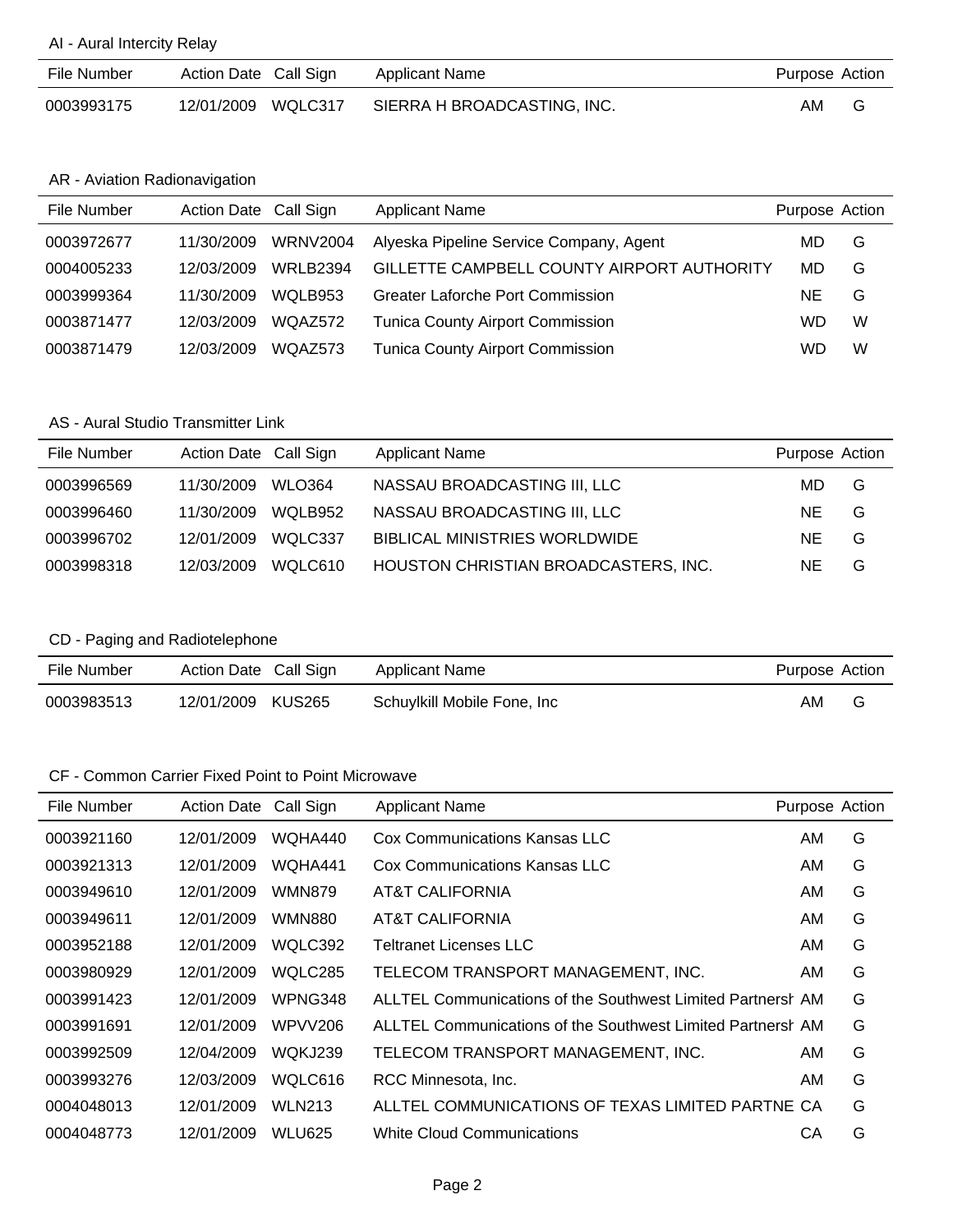### CF - Common Carrier Fixed Point to Point Microwave

| File Number | Action Date Call Sign |                | <b>Applicant Name</b>                | Purpose Action |   |
|-------------|-----------------------|----------------|--------------------------------------|----------------|---|
| 0004048801  | 12/01/2009            | <b>WLU626</b>  | <b>White Cloud Communications</b>    | CA             | G |
| 0004049649  | 12/02/2009            | <b>WMN849</b>  | Verizon Northwest Inc.               | CA             | G |
| 0004049650  | 12/02/2009            | WPJA810        | Verizon Northwest Inc.               | CA             | G |
| 0004049651  | 12/02/2009            | WPJA811        | Verizon Northwest Inc.               | CA             | G |
| 0004049652  | 12/02/2009            | WSL39          | Verizon Northwest Inc.               | CA             | G |
| 0004049653  | 12/02/2009            | <b>WSL40</b>   | Verizon Northwest Inc.               | CA             | G |
| 0004049654  | 12/02/2009            | <b>WGW397</b>  | Verizon Northwest Inc.               | CA             | G |
| 0004049655  | 12/02/2009            | <b>WGW398</b>  | Verizon Northwest Inc.               | CA             | G |
| 0004049656  | 12/02/2009            | WHU41          | Verizon Northwest Inc.               | CA             | G |
| 0004049657  | 12/02/2009            | WLL634         | Verizon Northwest Inc.               | CA             | G |
| 0004049658  | 12/02/2009            | <b>WLL635</b>  | Verizon Northwest Inc.               | CA             | G |
| 0004053163  | 12/04/2009            | KZS60          | Verizon Northwest Inc.               | CA             | G |
| 0004053362  | 12/04/2009            | WQIY288        | Nextlink Wireless, Inc.              | CA             | G |
| 0004054014  | 12/05/2009            | WPTY557        | Edge Wireless, LLC                   | CA             | G |
| 0004054025  | 12/05/2009            | WQAJ507        | New Cingular Wireless PCS, LLC       | CA             | G |
| 0003987661  | 12/01/2009            | WQFL743        | JOHANNESEN, NORMAN A                 | <b>MD</b>      | G |
| 0003988388  | 12/01/2009            | <b>WHD923</b>  | CAMBRIDGE TELEPHONE COMPANY INC      | <b>MD</b>      | G |
| 0003988389  | 12/01/2009            | <b>WHD922</b>  | CAMBRIDGE TELEPHONE COMPANY INC      | <b>MD</b>      | G |
| 0003988390  | 12/01/2009            | <b>WHD921</b>  | CAMBRIDGE TELEPHONE COMPANY INC      | <b>MD</b>      | G |
| 0003988391  | 12/01/2009            | <b>WHD924</b>  | CAMBRIDGE TELEPHONE COMPANY INC      | <b>MD</b>      | G |
| 0003988560  | 12/01/2009            | <b>WMS207</b>  | Cellular, Inc. Financial Corporation | <b>MD</b>      | G |
| 0003988595  | 12/01/2009            | <b>WMQ700</b>  | Lubbock SMSA Limited Partnership     | <b>MD</b>      | G |
| 0003988708  | 12/01/2009            | <b>WMT399</b>  | Cellular, Inc. Financial Corporation | <b>MD</b>      | G |
| 0003988792  | 12/01/2009            | WQKN239        | Verizon Wireless (VAW) LLC           | <b>MD</b>      | G |
| 0003988966  | 12/01/2009            | WQKJ234        | TELECOM TRANSPORT MANAGEMENT, INC.   | <b>MD</b>      | G |
| 0003989010  | 12/01/2009            | <b>WPXI497</b> | FiberTower Network Services Corp.    | <b>MD</b>      | G |
| 0003989013  | 12/01/2009            | <b>WPXI498</b> | FiberTower Network Services Corp.    | <b>MD</b>      | G |
| 0003989220  | 12/01/2009            | KMJ37          | Verizon California Inc.              | <b>MD</b>      | G |
| 0003989221  | 12/01/2009            | WQP77          | Verizon California Inc.              | <b>MD</b>      | G |
| 0003989259  | 12/01/2009            | WPNB326        | <b>ALLTEL Newco LLC</b>              | <b>MD</b>      | G |
| 0003989271  | 12/01/2009            | WPNB371        | <b>ALLTEL Newco LLC</b>              | <b>MD</b>      | G |
| 0003989306  | 12/01/2009            | WQKT514        | IOWA RSA NO. 12 LIMITED PARTNERSHIP  | MD             | G |
| 0003989354  | 12/01/2009            | <b>WMQ927</b>  | IOWA RSA NO. 12 LIMITED PARTNERSHIP  | <b>MD</b>      | G |
| 0003989643  | 12/01/2009            | WPQN762        | Cellco Partnership                   | MD             | G |
| 0003989669  | 12/01/2009            | WPON598        | Cellco Partnership                   | <b>MD</b>      | G |
| 0003989705  | 12/01/2009            | WPQL719        | Cellco Partnership                   | <b>MD</b>      | G |
| 0003989760  | 12/01/2009            | WCZ44          | Navajo Communications Company, Inc.  | MD             | G |
| 0003989854  | 12/01/2009            | WHB59          | Navajo Communications Company, Inc.  | <b>MD</b>      | G |
| 0003989862  | 12/01/2009            | WHB60          | Navajo Communications Company, Inc.  | MD             | G |
| 0003990842  | 12/01/2009            | WPON507        | NEW CINGULAR WIRELESS PCS, LLC       | <b>MD</b>      | G |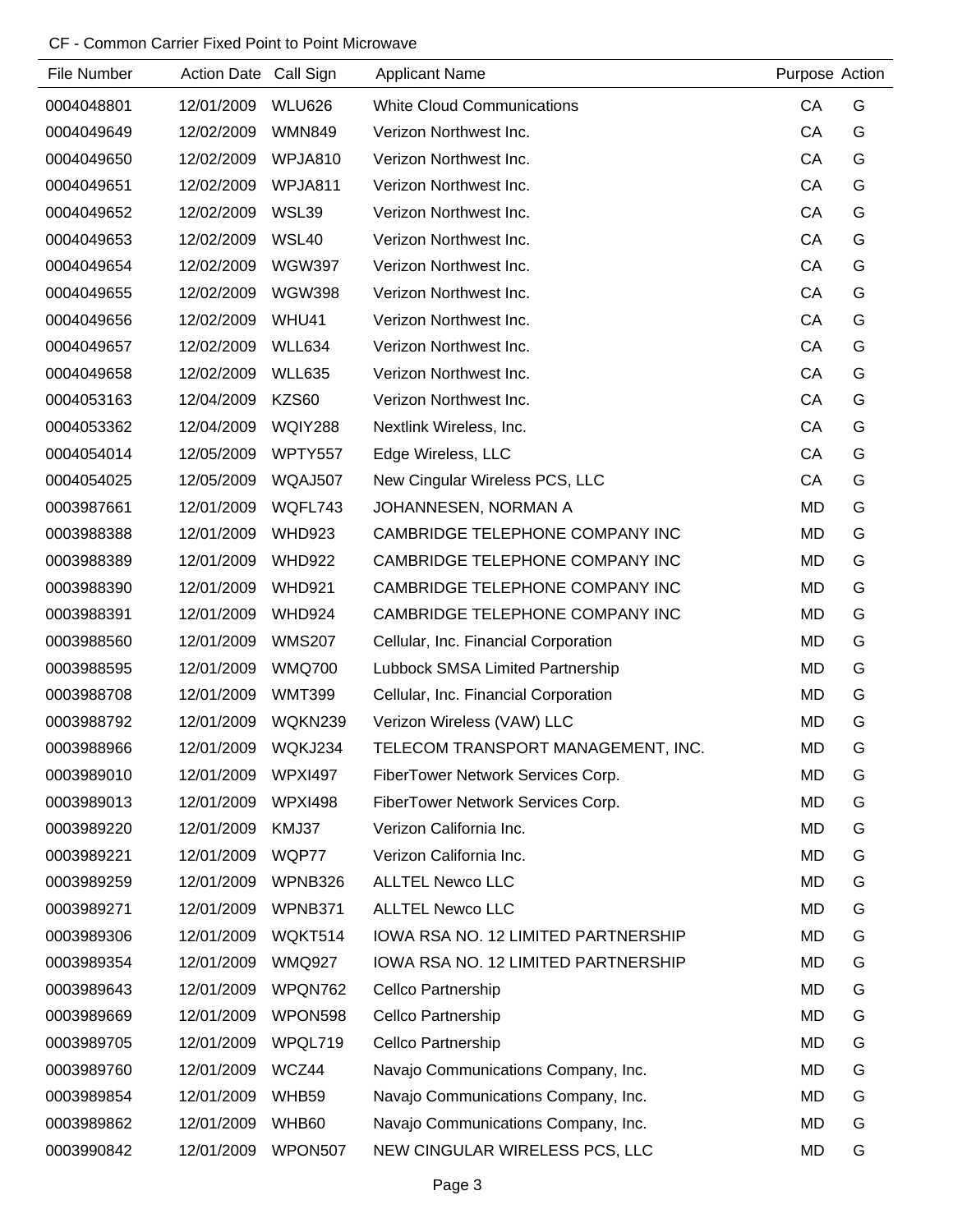## CF - Common Carrier Fixed Point to Point Microwave

| File Number | Action Date Call Sign |         | <b>Applicant Name</b>                                       |           | Purpose Action |
|-------------|-----------------------|---------|-------------------------------------------------------------|-----------|----------------|
| 0003990876  | 12/01/2009            | WPON508 | NEW CINGULAR WIRELESS PCS, LLC                              | <b>MD</b> | G              |
| 0003991084  | 12/01/2009            | WQKK433 | TELECOM TRANSPORT MANAGEMENT, INC.                          | <b>MD</b> | G              |
| 0003991602  | 12/01/2009            | WPOP551 | WWC Holding Co., Inc.                                       | <b>MD</b> | G              |
| 0003991606  | 12/01/2009            | WPON241 | WWC Holding Co., Inc.                                       | <b>MD</b> | G              |
| 0003991672  | 12/01/2009            | WPNG345 | ALLTEL Communications of the Southwest Limited Partnersh MD |           | G              |
| 0003991673  | 12/01/2009            | WPJC229 | ALLTEL Communications of the Southwest Limited Partnersh MD |           | G              |
| 0003991737  | 12/01/2009            | WQKK434 | TELECOM TRANSPORT MANAGEMENT, INC.                          | MD        | G              |
| 0003991739  | 11/30/2009            | WQKK436 | TELECOM TRANSPORT MANAGEMENT, INC.                          | MD        | G              |
| 0003992167  | 11/30/2009            | WQKK439 | TELECOM TRANSPORT MANAGEMENT, INC.                          | <b>MD</b> | G              |
| 0003992171  | 11/30/2009            | WQKK438 | TELECOM TRANSPORT MANAGEMENT, INC.                          | MD        | G              |
| 0003993255  | 11/30/2009            | WQJF680 | RCC Minnesota, Inc.                                         | <b>MD</b> | G              |
| 0003993281  | 11/30/2009            | WQKT521 | UNITED STATES CELLULAR OPERATING COMPANY LLC                | <b>MD</b> | G              |
| 0003993415  | 12/01/2009            | WPYC517 | USCOC OF GREATER IOWA, LLC                                  | <b>MD</b> | G              |
| 0004026868  | 12/01/2009            | WQKK432 | TELECOM TRANSPORT MANAGEMENT, INC.                          | <b>MD</b> | D              |
| 0003968361  | 12/04/2009            | WQLC646 | SPARKPLUG CHICAGO, INC.                                     | <b>NE</b> | G              |
| 0003987205  | 12/01/2009            | WQLC306 | Nex-Tech, Inc.                                              | <b>NE</b> | G              |
| 0003987210  | 12/01/2009            | WQLC305 | Nex-Tech, Inc.                                              | <b>NE</b> | G              |
| 0003987660  | 12/01/2009            | WQLC293 | Johannesen, Norman A                                        | <b>NE</b> | G              |
| 0003987882  | 12/01/2009            | WQLC286 | <b>Redwood Wireless Corporation</b>                         | <b>NE</b> | G              |
| 0003987897  | 12/01/2009            | WQLC287 | Redwood Wireless Corporation                                | <b>NE</b> | G              |
| 0003988635  | 12/01/2009            | WQLC296 | <b>AT&amp;T Mobility Texas LLC</b>                          | <b>NE</b> | G              |
| 0003988699  | 12/01/2009            | WQLC291 | Verizon Wireless (VAW) LLC                                  | <b>NE</b> | G              |
| 0003988710  | 12/01/2009            | WQLC283 | Verizon Wireless Personal Communications LP                 | <b>NE</b> | G              |
| 0003988711  | 12/01/2009            | WQLC282 | Verizon Wireless Personal Communications LP                 | <b>NE</b> | G              |
| 0003988961  | 12/01/2009            | WQLC301 | TELECOM TRANSPORT MANAGEMENT, INC.                          | <b>NE</b> | G              |
| 0003991357  | 12/01/2009            | WQLC288 | UNITED STATES CELLULAR OPERATING COMPANY LLC NE             |           | G              |
| 0003991604  | 12/01/2009            | WQLC290 | WWC Holding Co., Inc.                                       | <b>NE</b> | G              |
| 0003991733  | 12/01/2009            | WQLC292 | Verizon Wireless (VAW) LLC-Southwest Rgn                    | <b>NE</b> | G              |
| 0003991736  | 12/01/2009            | WQLC302 | TELECOM TRANSPORT MANAGEMENT, INC.                          | <b>NE</b> | G              |
| 0003991738  | 12/01/2009            | WQLC303 | TELECOM TRANSPORT MANAGEMENT, INC.                          | <b>NE</b> | G              |
| 0003991740  | 12/01/2009            | WQLC284 | TELECOM TRANSPORT MANAGEMENT, INC.                          | <b>NE</b> | G              |
| 0003991741  | 12/01/2009            | WQLC304 | TELECOM TRANSPORT MANAGEMENT, INC.                          | <b>NE</b> | G              |
| 0003992168  | 11/30/2009            | WQLB994 | TELECOM TRANSPORT MANAGEMENT, INC.                          | <b>NE</b> | G              |
| 0003992170  | 11/30/2009            | WQLB993 | TELECOM TRANSPORT MANAGEMENT, INC.                          | <b>NE</b> | G              |
| 0003992176  | 11/30/2009            | WQLC213 | TELECOM TRANSPORT MANAGEMENT, INC.                          | <b>NE</b> | G              |
| 0003992177  | 11/30/2009            | WQLC214 | TELECOM TRANSPORT MANAGEMENT, INC.                          | <b>NE</b> | G              |
| 0003992178  | 11/30/2009            | WQLC216 | TELECOM TRANSPORT MANAGEMENT, INC.                          | <b>NE</b> | G              |
| 0003992180  | 11/30/2009            | WQLC215 | TELECOM TRANSPORT MANAGEMENT, INC.                          | <b>NE</b> | G              |
| 0003993271  | 11/30/2009            | WQLC224 | UNITED STATES CELLULAR OPERATING COMPANY LLC NE             |           | G              |
| 0003993418  | 12/01/2009            | WQLC341 | USCOC OF GREATER IOWA, LLC                                  | <b>NE</b> | G              |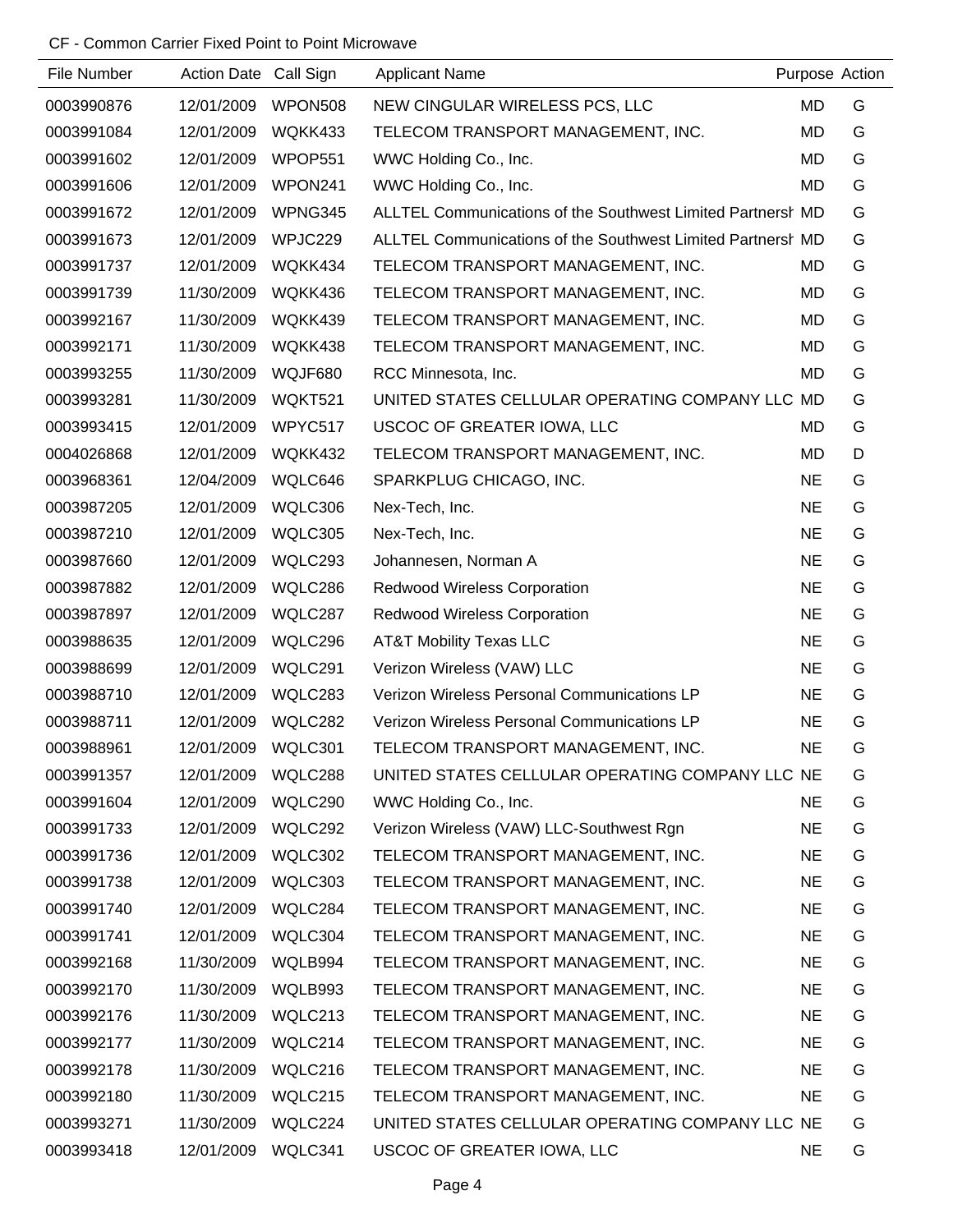# CF - Common Carrier Fixed Point to Point Microwave

| File Number | Action Date Call Sign |               | <b>Applicant Name</b>      | Purpose Action |   |
|-------------|-----------------------|---------------|----------------------------|----------------|---|
| 0003996834  | 12/01/2009            |               | SPARKPLUG CHICAGO, INC.    | NE.            | D |
| 0003988133  | 12/01/2009            | WPOL493       | Alltel Communications, LLC | RO.            | G |
| 0003988400  | 12/01/2009            | <b>WLN929</b> | RURAL TELEPHONE COMPANY    | RO.            | G |
| 0003988401  | 12/01/2009            | <b>WLN930</b> | RURAL TELEPHONE COMPANY    | RO.            | G |
| 0004032210  | 12/02/2009            | WPNG919       | RCC Minnesota, Inc.        | WD             | W |

CL - Cellular

| File Number | Action Date Call Sign |                | <b>Applicant Name</b>                              | Purpose Action |   |
|-------------|-----------------------|----------------|----------------------------------------------------|----------------|---|
| 0003658270  | 12/01/2009            | KNKA537        | Alltel Communications, LLC                         | AM             | G |
| 0003676226  | 12/02/2009            | <b>KNKN602</b> | Alltel Communications, LLC                         | AM             | G |
| 0003949245  | 12/03/2009            | WQLC611        | Tisdale Telephone Company, LLC                     | AM             | G |
| 0003949292  | 12/02/2009            | <b>KNKN223</b> | Commnet of Nevada, LLC                             | AM             | G |
| 0003965668  | 12/03/2009            | KNKR312        | WWC Holding Co., Inc.                              | AM             | G |
| 0003967951  | 11/30/2009            | KNKN273        | WWC License L.L.C.                                 | AM             | G |
| 0004050171  | 12/02/2009            | WPOM613        | Mineral RSA Limited Partnership                    | СA             | G |
| 0003942692  | 12/04/2009            | <b>KNKR222</b> | <b>Fresno MSA Limited Partnership</b>              | <b>MD</b>      | G |
| 0003944895  | 12/04/2009            | <b>KNKN228</b> | <b>Cellco Partnership</b>                          | <b>MD</b>      | G |
| 0003966233  | 12/03/2009            | KNKA731        | WWC License L.L.C.                                 | <b>MD</b>      | G |
| 0003966437  | 12/03/2009            | <b>KNKN293</b> | Verizon Wireless (VAW) LLC                         | <b>MD</b>      | G |
| 0003968486  | 11/30/2009            | KNKN796        | ALLTEL CENTRAL ARKANSAS CELLULAR LIMITED PART      | MD             | G |
| 0003972361  | 12/02/2009            | KNKA286        | Verizon Wireless (VAW) LLC                         | <b>MD</b>      | G |
| 0003972545  | 12/01/2009            | <b>KNKA259</b> | Verizon Wireless (VAW) LLC                         | <b>MD</b>      | G |
| 0003977573  | 12/04/2009            | <b>WPVV301</b> | WWC Holding Co., Inc.                              | <b>MD</b>      | G |
| 0003988092  | 12/01/2009            | KNKN605        | ALLTEL WIRELESS HOLDINGS, LLC                      | <b>RO</b>      | G |
| 0003988105  | 12/01/2009            | KNKN313        | GTE MOBILNET OF INDIANA RSA #3 LIMITED PARTNERS RO |                | G |
| 0003988111  | 12/01/2009            | <b>KNKN488</b> | GTE MOBILNET OF INDIANA RSA #6 LIMITED PARTNERS RO |                | G |
| 0003988113  | 12/01/2009            | <b>KNKN301</b> | GTE MOBILNET OF SANTA BARBARA LIMITED PARTNER RO   |                | G |
| 0003988115  | 12/01/2009            | KNKN239        | <b>FRESNO MSA LIMITED PARTNERSHIP</b>              | <b>RO</b>      | G |
| 0003988119  | 12/01/2009            | KNKN494        | GTE MOBILNET OF TEXAS RSA #17 LIMITED PARTNERS RO  |                | G |
| 0003988121  | 12/01/2009            | KNKN534        | San Antonio MTA, L.P.                              | <b>RO</b>      | G |

## CT - Local Television Transmission

| File Number | Action Date Call Sign | Applicant Name                      | Purpose Action |   |
|-------------|-----------------------|-------------------------------------|----------------|---|
| 0004036087  |                       | 12/01/2009 WPQW931 3G Wireless, LLC | WD             | W |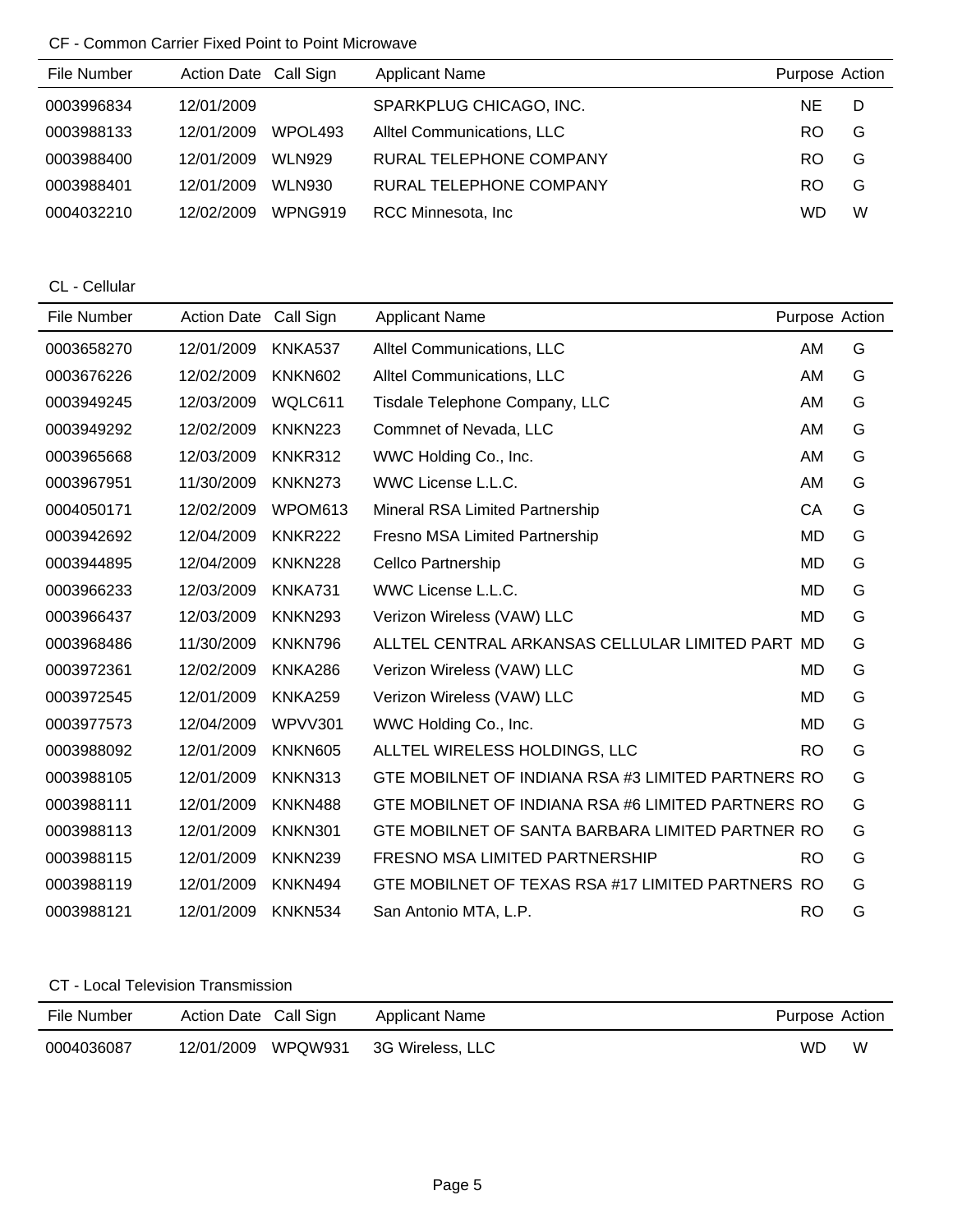### GM - 800 MHz Conventional SMR (SMR, Site-specific)

| File Number | Action Date Call Sign | <b>Applicant Name</b>          | Purpose Action |   |
|-------------|-----------------------|--------------------------------|----------------|---|
| 0003990096  | 12/01/2009 WPFU339    | Gem State Communications, Inc. | RO.            | G |
| 0003991747  | 12/01/2009 WPFV981    | First Digital Holdings LLC     | RO.            | G |
| 0003991749  | 12/01/2009 WPFW901    | First Digital Holdings LLC     | RO.            | G |

## GS - Private Carrier Paging, 929-930 MHz

| File Number | Action Date Call Sign | Applicant Name               | Purpose Action |  |
|-------------|-----------------------|------------------------------|----------------|--|
| 0003990453  | 12/01/2009 WNNL351    | ABC Paging/City Beepers Inc. | RO             |  |

## GX - SMR, 806-821/851-866 MHz, Conventional

| File Number | Action Date Call Sign | Applicant Name           | Purpose Action |   |
|-------------|-----------------------|--------------------------|----------------|---|
| 0004047465  | 12/01/2009 KNER460    | NEXTEL WIP LICENSE CORP. | СA             | G |

#### IK - Industrial/Business Pool - Commercial, Conventional

| File Number | Action Date Call Sign |                | <b>Applicant Name</b>                         | Purpose Action |   |
|-------------|-----------------------|----------------|-----------------------------------------------|----------------|---|
| 0004050841  | 12/03/2009            | WPGG463        | AMS Spectrum Holdings, LLC                    | CA             | G |
| 0003988098  | 12/01/2009            | WNJF447        | A & W COMMUNICATIONS INC                      | <b>MD</b>      | G |
| 0004030451  | 12/01/2009            | WPGI294        | Alaska Power & Telephone Co.                  | <b>RM</b>      | D |
| 0003986775  | 12/01/2009            | WNKG664        | PIOTROWSKI, RAYMOND M                         | <b>RO</b>      | G |
| 0003987536  | 12/01/2009            | WPFY824        | RIVER CITY WIRELESS OF TENNESSEE, LLC         | <b>RO</b>      | G |
| 0003988055  | 12/01/2009            | <b>WNGW422</b> | CRESCOMM SERVICES, INC.                       | <b>RO</b>      | G |
| 0003988290  | 12/01/2009            | WNME492        | Midwest Management Inc.                       | <b>RO</b>      | G |
| 0003988309  | 12/01/2009            | WNQY514        | JAMESTOWN COMMUNICATIONS INC                  | <b>RO</b>      | G |
| 0003989274  | 12/01/2009            | WPGE523        | ERBY CONTRACTORS INC DBA ULTRA COMM           | <b>RO</b>      | G |
| 0003989307  | 12/01/2009            | WPPC323        | SHIRLEY, GEORGE                               | <b>RO</b>      | G |
| 0003989342  | 12/01/2009            | WNVV787        | FitzSimons, Nicholas T                        | <b>RO</b>      | G |
| 0003990559  | 12/01/2009            | WPPG410        | JENNINGS COMMUNICATIONS, LLC                  | <b>RO</b>      | G |
| 0003993177  | 12/01/2009            | WPDF848        | <b>RAD TECH SERVICES</b>                      | <b>RO</b>      | G |
| 0003993319  | 12/01/2009            | WNPO716        | Mountain Communications And Electronics, Inc. | <b>RO</b>      | G |
| 0003993320  | 12/01/2009            | WPGF693        | Mountain Communications And Electronics, Inc. | <b>RO</b>      | G |
| 0003993366  | 12/01/2009            | KNCZ695        | TRI CITIES COMMUNICATIONS                     | <b>RO</b>      | G |
| 0003993555  | 12/01/2009            | WPGF501        | 21ST CENTURY WIRELESS GROUP INC               | <b>RO</b>      | G |
| 0003993556  | 12/01/2009            | WPPG405        | 21ST CENTURY WIRELESS GROUP INC               | <b>RO</b>      | G |
| 0003993557  | 12/01/2009            | WPPG406        | 21ST CENTURY WIRELESS GROUP INC               | <b>RO</b>      | G |
| 0003993558  | 12/01/2009            | WPPG407        | 21ST CENTURY WIRELESS GROUP INC               | <b>RO</b>      | G |
| 0003993559  | 12/01/2009            | WPPG408        | 21ST CENTURY WIRELESS GROUP INC               | <b>RO</b>      | G |
| 0003993560  | 12/01/2009            | WPPG444        | 21ST CENTURY WIRELESS GROUP INC               | <b>RO</b>      | G |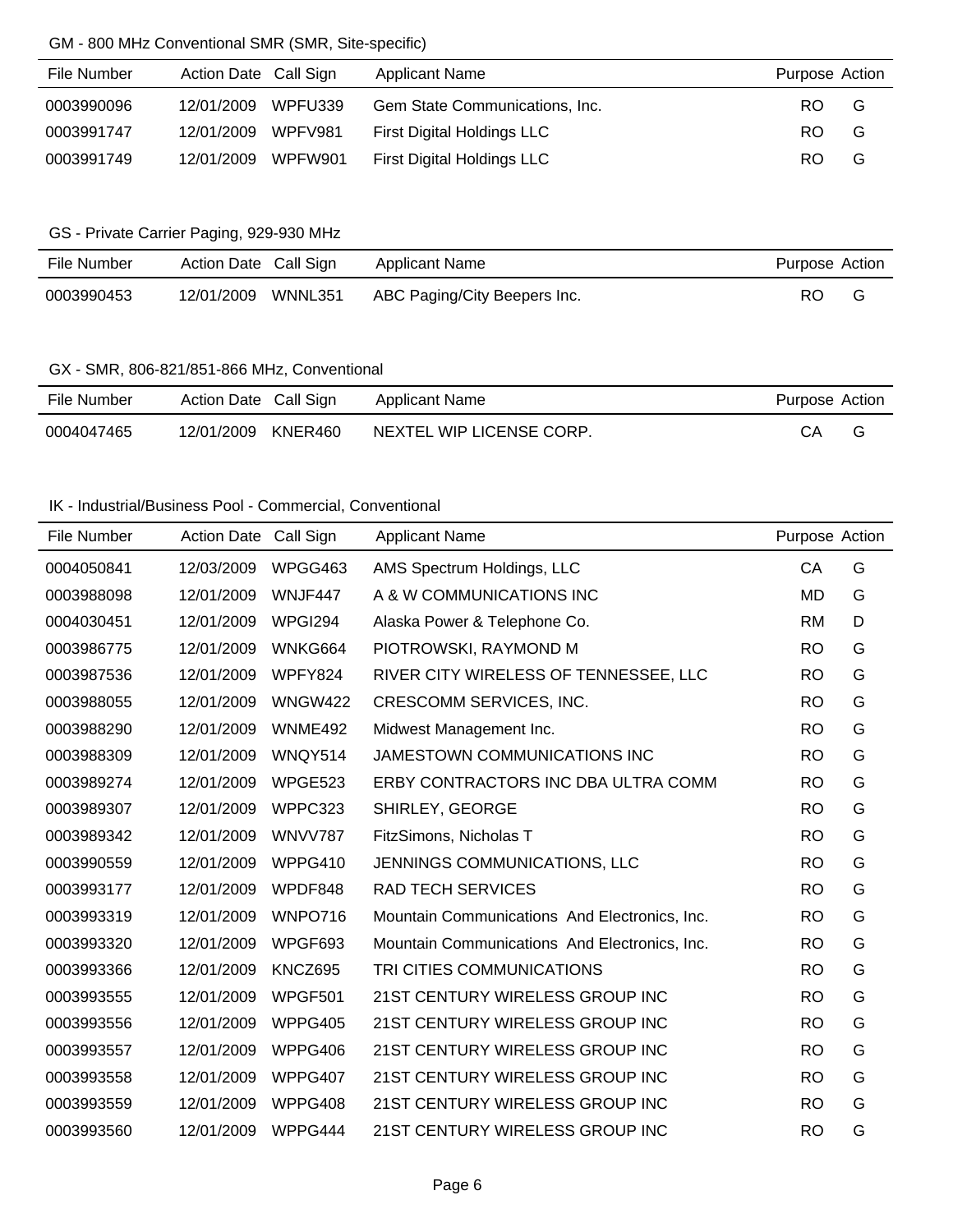#### IK - Industrial/Business Pool - Commercial, Conventional

| File Number | Action Date Call Sign | Applicant Name                  | Purpose Action |   |
|-------------|-----------------------|---------------------------------|----------------|---|
| 0003993561  | 12/01/2009 WPPG869    | 21ST CENTURY WIRELESS GROUP INC | RO.            | G |
| 0003993696  | 12/01/2009 WNQY513    | SelectPath. Inc.                | RO.            | G |

### MC - Coastal Group

| File Number | Action Date Call Sign       | <b>Applicant Name</b>        | Purpose Action |
|-------------|-----------------------------|------------------------------|----------------|
| 0004050187  | 12/02/2009<br><b>WHX681</b> | HUEY P LONG BRIDGE FLEET INC | CА<br>G        |
| 0004046565  | WQLB945<br>11/30/2009       | LYNDHURST, TOWNSHIP OF       | NE.<br>G       |
| 0004046569  | WQLB946<br>11/30/2009       | LYNDHURST, TOWNSHIP OF       | NE.<br>G       |

| File Number | <b>Action Date</b> | Call Sign      | <b>Applicant Name</b>                  | Purpose Action |   |
|-------------|--------------------|----------------|----------------------------------------|----------------|---|
| 0003917373  | 12/03/2009         | WQLC618        | DENVER EDUCATIONAL BROADCASTING, INC.  | AM             | G |
| 0003917377  | 12/03/2009         | WQLC619        | DENVER EDUCATIONAL BROADCASTING, INC.  | AM             | G |
| 0003968202  | 12/03/2009         | WQJE333        | CLEARWIRE SPECTRUM HOLDINGS II LLC     | AM             | G |
| 0003968360  | 12/02/2009         | WQLC457        | CLEARWIRE SPECTRUM HOLDINGS III, LLC   | AM             | G |
| 0003968773  | 12/03/2009         | WQLC579        | CLEARWIRE SPECTRUM HOLDINGS III, LLC   | AM             | G |
| 0003969358  | 12/03/2009         | WQJD992        | CLEARWIRE SPECTRUM HOLDINGS II LLC     | AM             | G |
| 0003969552  | 12/03/2009         | WQJD991        | CLEARWIRE SPECTRUM HOLDINGS II LLC     | AM             | G |
| 0003971638  | 12/03/2009         | WQJE216        | CLEARWIRE SPECTRUM HOLDINGS II LLC     | AM             | G |
| 0003971676  | 12/04/2009         | WQLC651        | CLEARWIRE SPECTRUM HOLDINGS III, LLC   | AM             | G |
| 0003971691  | 12/03/2009         | WQLC581        | CLEARWIRE SPECTRUM HOLDINGS III, LLC   | AM             | G |
| 0003988584  | 11/30/2009         | WPOT822        | TRANSCONTINENTAL GAS PIPELINE CORP     | AM             | G |
| 0003990383  | 12/02/2009         | WQEP518        | Clearwire Spectrum Holdings, LLC       | AM             | G |
| 0003991048  | 12/04/2009         | WQAB209        | South Carolina Electric & Gas Company  | AM             | G |
| 0003991060  | 12/04/2009         | WQDK536        | South Carolina Electric & Gas Company  | AM             | G |
| 0003991146  | 12/01/2009         | WQLC324        | <b>UNION PACIFIC RAILROAD</b>          | AM             | G |
| 0003991186  | 12/01/2009         | WNEN248        | <b>UNION PACIFIC RAILROAD</b>          | AM             | G |
| 0003991344  | 12/01/2009         | KTM76          | <b>UNION PACIFIC RAILROAD</b>          | AM             | G |
| 0003991503  | 12/01/2009         | WQJW687        | UNION PACIFIC RAILROAD COMPANY         | AM             | G |
| 0003993293  | 11/30/2009         | WQDT908        | Clearwire Hawaii Partners Spectrum LLC | AM             | G |
| 0003994205  | 11/30/2009         | WQEY484        | Clearwire Spectrum Holdings, LLC       | AM             | G |
| 0003995470  | 12/02/2009         | WQLC456        | CLEARWIRE SPECTRUM HOLDINGS III, LLC   | AM             | G |
| 0003995866  | 12/01/2009         | WQLC323        | CLEARWIRE SPECTRUM HOLDINGS III, LLC   | AM             | G |
| 0003995970  | 12/02/2009         | WQLC458        | CLEARWIRE SPECTRUM HOLDINGS III, LLC   | AM             | G |
| 0003996004  | 12/01/2009         | WQLC327        | CLEARWIRE SPECTRUM HOLDINGS III, LLC   | AM             | G |
| 0003996687  | 12/02/2009         | WQLC450        | CITY OF FLORENCE WATER & SEWER COMM    | AM             | G |
| 0004047515  | 12/01/2009         | <b>WNEU422</b> | SOUTHERN CALIFORNIA EDISON COMPANY     | CA             | G |
| 0004049199  | 12/02/2009         | <b>WNEM351</b> | <b>Pinnacle Towers LLC</b>             | CA             | G |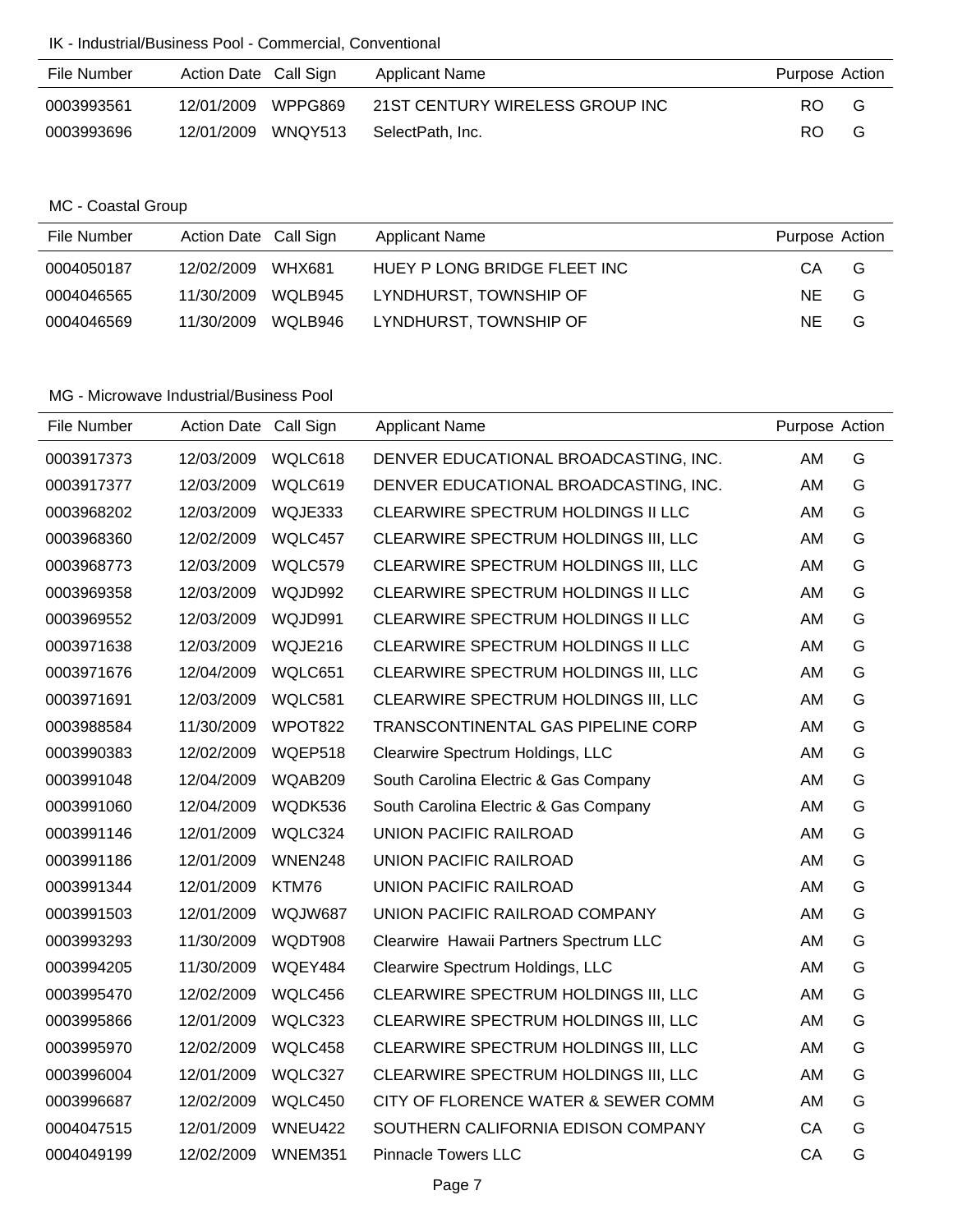| File Number | Action Date Call Sign |                | <b>Applicant Name</b>                       | Purpose Action |   |
|-------------|-----------------------|----------------|---------------------------------------------|----------------|---|
| 0004049200  | 12/02/2009            | WNEM352        | <b>Pinnacle Towers LLC</b>                  | CA             | G |
| 0004049201  | 12/02/2009            | <b>WNEO883</b> | <b>Pinnacle Towers LLC</b>                  | CA             | G |
| 0004049202  | 12/02/2009            | WNEO884        | <b>Pinnacle Towers LLC</b>                  | CA             | G |
| 0004049203  | 12/02/2009            | KFB53          | <b>Pinnacle Towers LLC</b>                  | CA             | G |
| 0004049975  | 12/02/2009            | WNTA460        | SANDIA LABORATORY FEDERAL CREDIT UNION      | CA             | G |
| 0004050115  | 12/02/2009            | WNEH649        | American Electric Power Service Corporation | CA             | G |
| 0004051164  | 12/03/2009            | WNTB717        | Entercom Greenville License, LLC            | CA             | G |
| 0004054081  | 12/05/2009            | <b>WNTN388</b> | CENTRAL ELECTRIC POWER COOPERATIVE          | CA             | G |
| 0003990277  | 11/30/2009            | WQEM514        | Clearwire Spectrum Holdings, LLC            | <b>MD</b>      | G |
| 0003990278  | 11/30/2009            | WQEM531        | Clearwire Spectrum Holdings, LLC            | MD             | G |
| 0003990382  | 11/30/2009            | WQEM525        | Clearwire Spectrum Holdings, LLC            | <b>MD</b>      | G |
| 0003995290  | 11/30/2009            | WQKM827        | CLEARWIRE SPECTRUM HOLDINGS III, LLC        | MD             | G |
| 0003995876  | 12/01/2009            | WQKW544        | CLEARWIRE SPECTRUM HOLDINGS III, LLC        | MD             | G |
| 0003995940  | 12/02/2009            | WQKM946        | CLEARWIRE SPECTRUM HOLDINGS III, LLC        | MD             | G |
| 0003995967  | 12/02/2009            | WQKQ567        | CLEARWIRE SPECTRUM HOLDINGS III, LLC        | MD             | G |
| 0003995983  | 11/30/2009            | WQKP650        | CLEARWIRE SPECTRUM HOLDINGS III, LLC        | MD             | G |
| 0003995984  | 11/30/2009            | WQKM814        | CLEARWIRE SPECTRUM HOLDINGS III, LLC        | MD             | G |
| 0003995989  | 11/30/2009            | WQKM748        | CLEARWIRE SPECTRUM HOLDINGS III, LLC        | MD             | G |
| 0003995994  | 11/30/2009            | WQKQ447        | CLEARWIRE SPECTRUM HOLDINGS III, LLC        | MD             | G |
| 0003995996  | 11/30/2009            | WQKN518        | CLEARWIRE SPECTRUM HOLDINGS III, LLC        | MD             | G |
| 0003996007  | 11/30/2009            | WQKP330        | CLEARWIRE SPECTRUM HOLDINGS III, LLC        | MD             | G |
| 0003996008  | 11/30/2009            | WQKN921        | CLEARWIRE SPECTRUM HOLDINGS III, LLC        | MD             | G |
| 0003996392  | 11/30/2009            | <b>WAK200</b>  | SOUTHERN CALIFORNIA GAS COMPANY             | MD             | G |
| 0003996398  | 11/30/2009            | WPJF744        | SOUTHERN CALIFORNIA GAS COMPANY             | <b>MD</b>      | G |
| 0003996433  | 11/30/2009            | <b>WEH482</b>  | SOUTHERN CALIFORNIA GAS COMPANY             | <b>MD</b>      | G |
| 0003996511  | 11/30/2009            | WQKQ466        | CLEARWIRE SPECTRUM HOLDINGS III, LLC        | MD             | G |
| 0003996512  | 11/30/2009            | WQKM724        | CLEARWIRE SPECTRUM HOLDINGS III, LLC        | MD             | G |
| 0003996598  | 11/30/2009            | WQKP656        | CLEARWIRE SPECTRUM HOLDINGS III, LLC        | MD             | G |
| 0003996603  | 11/30/2009            | WQKP743        | CLEARWIRE SPECTRUM HOLDINGS III, LLC        | MD             | G |
| 0003996610  | 11/30/2009            | WQKP766        | CLEARWIRE SPECTRUM HOLDINGS III, LLC        | MD             | G |
| 0003996614  | 11/30/2009            | WQKQ945        | CLEARWIRE SPECTRUM HOLDINGS III, LLC        | MD             | G |
| 0003996622  | 11/30/2009            | WQKP657        | CLEARWIRE SPECTRUM HOLDINGS III, LLC        | MD             | G |
| 0003996623  | 11/30/2009            | WQKP655        | CLEARWIRE SPECTRUM HOLDINGS III, LLC        | MD             | G |
| 0003996630  | 12/01/2009            | WQKQ467        | CLEARWIRE SPECTRUM HOLDINGS III, LLC        | MD             | G |
| 0003996634  | 12/01/2009            | WQKQ948        | CLEARWIRE SPECTRUM HOLDINGS III, LLC        | MD             | G |
| 0003996639  | 12/01/2009            | WQKP755        | CLEARWIRE SPECTRUM HOLDINGS III, LLC        | MD             | G |
| 0003996643  | 11/30/2009            | WQKP649        | CLEARWIRE SPECTRUM HOLDINGS III, LLC        | MD             | G |
| 0003996645  | 11/30/2009            | WQKV972        | CLEARWIRE SPECTRUM HOLDINGS III, LLC        | MD             | G |
| 0003996735  | 11/30/2009            | WQKP723        | CLEARWIRE SPECTRUM HOLDINGS III, LLC        | MD             | G |
| 0003996737  | 11/30/2009            | WQKQ458        | CLEARWIRE SPECTRUM HOLDINGS III, LLC        | MD             | G |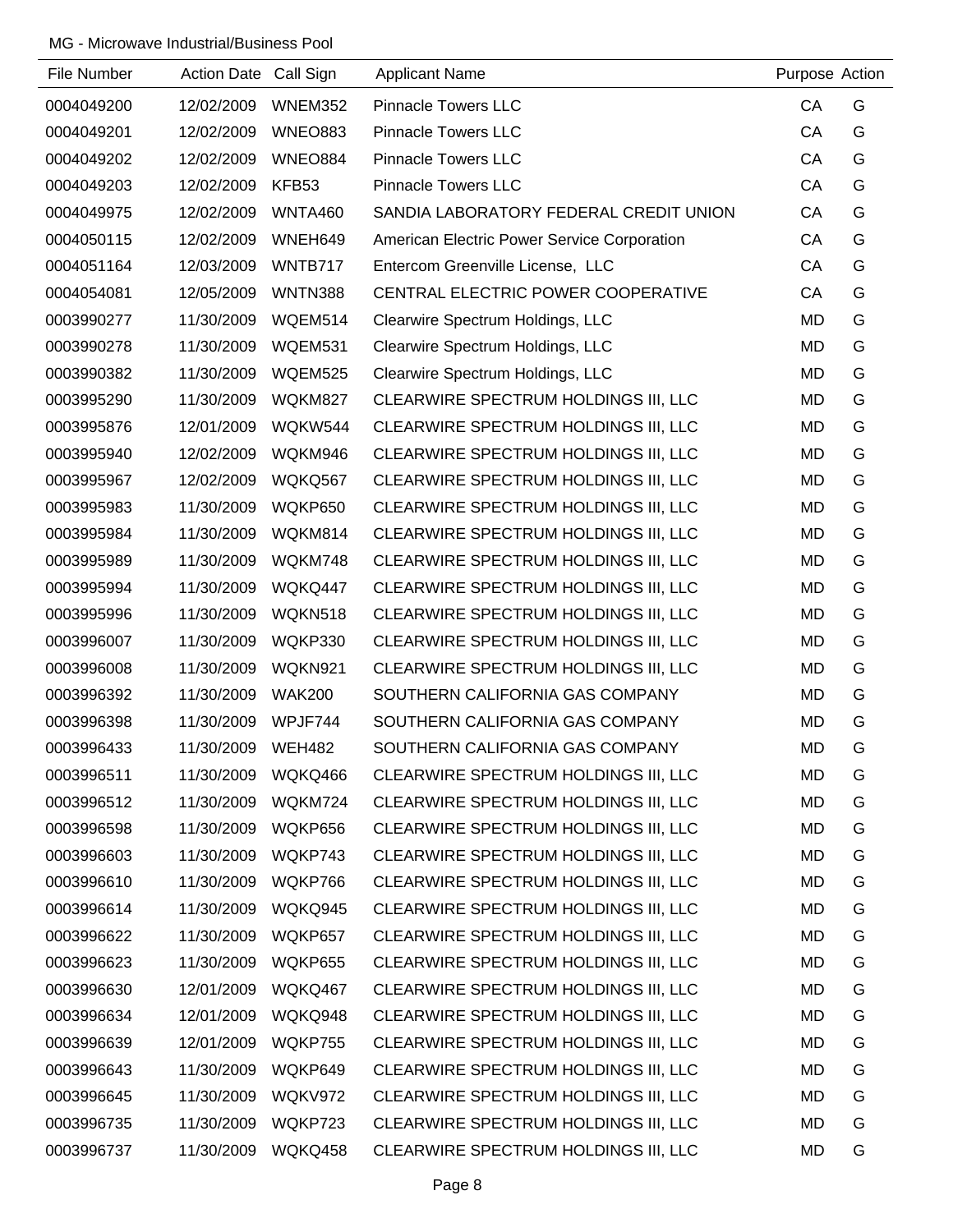| File Number | Action Date Call Sign |                | <b>Applicant Name</b>                | Purpose Action |   |
|-------------|-----------------------|----------------|--------------------------------------|----------------|---|
| 0003996751  | 11/30/2009            | WQKP658        | CLEARWIRE SPECTRUM HOLDINGS III, LLC | <b>MD</b>      | G |
| 0003996780  | 11/30/2009            | WQKP754        | CLEARWIRE SPECTRUM HOLDINGS III, LLC | MD             | G |
| 0003996799  | 12/01/2009            | WQKQ468        | CLEARWIRE SPECTRUM HOLDINGS III, LLC | MD             | G |
| 0003996810  | 12/01/2009            | WQKP662        | CLEARWIRE SPECTRUM HOLDINGS III, LLC | MD             | G |
| 0003996811  | 12/01/2009            | WQKP660        | CLEARWIRE SPECTRUM HOLDINGS III, LLC | MD             | G |
| 0003996815  | 12/01/2009            | WQKQ571        | CLEARWIRE SPECTRUM HOLDINGS III, LLC | MD             | G |
| 0003996817  | 12/01/2009            | WQKS650        | CLEARWIRE SPECTRUM HOLDINGS III, LLC | MD             | G |
| 0003996818  | 12/01/2009            | WQKP770        | CLEARWIRE SPECTRUM HOLDINGS III, LLC | MD             | G |
| 0003996826  | 12/01/2009            | WQJF435        | Motorola, Inc. (Palmetto 800)        | MD             | G |
| 0003996827  | 12/01/2009            | WQJF437        | Motorola, Inc. (Palmetto 800)        | MD             | G |
| 0003996953  | 12/02/2009            | <b>WQIB261</b> | Black Mountain Broadband, LLC        | MD             | G |
| 0003997012  | 12/01/2009            | WQKP777        | CLEARWIRE SPECTRUM HOLDINGS III, LLC | MD             | G |
| 0003997044  | 12/01/2009            | WQKP787        | CLEARWIRE SPECTRUM HOLDINGS III, LLC | MD             | G |
| 0003997051  | 12/01/2009            | WQKQ944        | CLEARWIRE SPECTRUM HOLDINGS III, LLC | MD             | G |
| 0003997053  | 12/01/2009            | WQKP438        | CLEARWIRE SPECTRUM HOLDINGS III, LLC | MD             | G |
| 0003997055  | 12/01/2009            | WQKP774        | CLEARWIRE SPECTRUM HOLDINGS III, LLC | MD             | G |
| 0003997061  | 12/02/2009            | WQKP784        | CLEARWIRE SPECTRUM HOLDINGS III, LLC | MD             | G |
| 0003997063  | 12/02/2009            | WQKP452        | CLEARWIRE SPECTRUM HOLDINGS III, LLC | MD             | G |
| 0003997142  | 12/02/2009            | WQKP471        | CLEARWIRE SPECTRUM HOLDINGS III, LLC | MD             | G |
| 0003997146  | 12/02/2009            | WQKQ475        | CLEARWIRE SPECTRUM HOLDINGS III, LLC | MD             | G |
| 0003997154  | 12/02/2009            | WQKQ576        | CLEARWIRE SPECTRUM HOLDINGS III, LLC | MD             | G |
| 0003997162  | 12/02/2009            | WQKQ762        | CLEARWIRE SPECTRUM HOLDINGS III, LLC | MD             | G |
| 0003997164  | 12/02/2009            | WQKP738        | CLEARWIRE SPECTRUM HOLDINGS III, LLC | MD             | G |
| 0003997187  | 12/02/2009            | WQKP700        | CLEARWIRE SPECTRUM HOLDINGS III, LLC | MD             | G |
| 0003997189  | 12/02/2009            | WQKP756        | CLEARWIRE SPECTRUM HOLDINGS III, LLC | MD             | G |
| 0003997191  | 12/02/2009            | WQKP640        | CLEARWIRE SPECTRUM HOLDINGS III, LLC | MD             | G |
| 0003997200  | 12/02/2009            | WQKP741        | CLEARWIRE SPECTRUM HOLDINGS III, LLC | MD             | G |
| 0003997204  | 12/03/2009            | WQKQ463        | CLEARWIRE SPECTRUM HOLDINGS III, LLC | MD             | G |
| 0003997208  | 12/03/2009            | WQKQ457        | CLEARWIRE SPECTRUM HOLDINGS III, LLC | MD             | G |
| 0003997211  | 12/04/2009            | WQKP759        | CLEARWIRE SPECTRUM HOLDINGS III, LLC | MD             | G |
| 0003997214  | 12/04/2009            | WQKP737        | CLEARWIRE SPECTRUM HOLDINGS III, LLC | MD             | G |
| 0003997215  | 12/04/2009            | WQKP469        | CLEARWIRE SPECTRUM HOLDINGS III, LLC | MD             | G |
| 0003997227  | 12/02/2009            | WQKP773        | CLEARWIRE SPECTRUM HOLDINGS III, LLC | MD             | G |
| 0003997231  | 12/02/2009            | WQKQ460        | CLEARWIRE SPECTRUM HOLDINGS III, LLC | MD             | G |
| 0003997232  | 12/02/2009            | WQKP520        | CLEARWIRE SPECTRUM HOLDINGS III, LLC | MD             | G |
| 0003997408  | 12/03/2009            | WQKP345        | CLEARWIRE SPECTRUM HOLDINGS III, LLC | <b>MD</b>      | G |
| 0003997409  | 12/03/2009            | WQKP736        | CLEARWIRE SPECTRUM HOLDINGS III, LLC | MD             | G |
| 0003997413  | 12/03/2009            | WQKP338        | CLEARWIRE SPECTRUM HOLDINGS III, LLC | MD             | G |
| 0003997414  | 12/03/2009            | WQKQ470        | CLEARWIRE SPECTRUM HOLDINGS III, LLC | MD             | G |
| 0003997418  | 12/03/2009            | WQKP346        | CLEARWIRE SPECTRUM HOLDINGS III, LLC | MD             | G |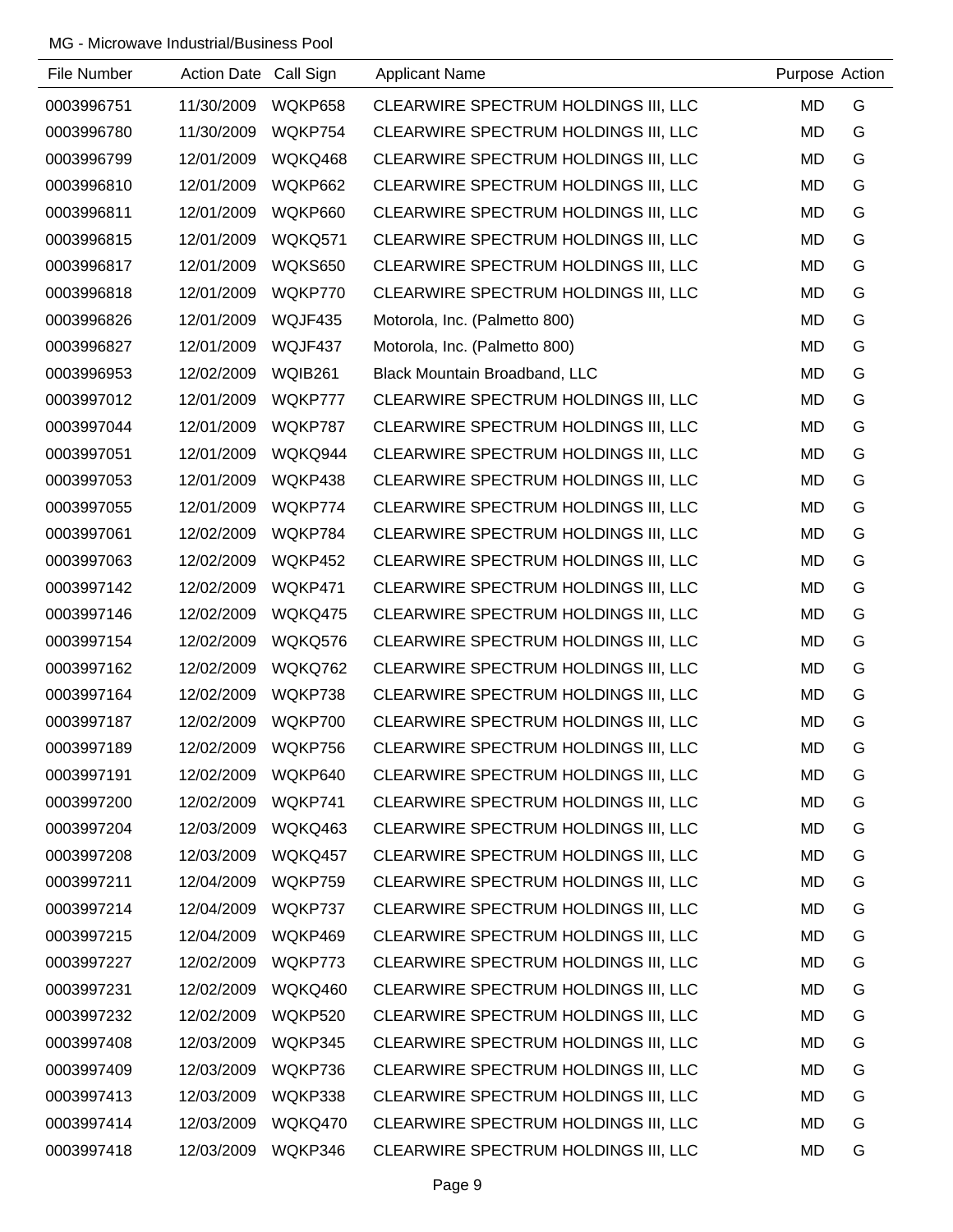| File Number | Action Date Call Sign |         | <b>Applicant Name</b>                         | Purpose Action |   |
|-------------|-----------------------|---------|-----------------------------------------------|----------------|---|
| 0003997425  | 12/03/2009            | WQKP339 | CLEARWIRE SPECTRUM HOLDINGS III, LLC          | <b>MD</b>      | G |
| 0003997426  | 12/02/2009            | WQKP344 | CLEARWIRE SPECTRUM HOLDINGS III, LLC          | <b>MD</b>      | G |
| 0003997672  | 12/03/2009            | WNEV663 | <b>PACIFICORP</b>                             | MD             | G |
| 0003997708  | 12/03/2009            | WQIM603 | Northrop Grumman Information Technology, Inc. | <b>MD</b>      | G |
| 0003997709  | 12/03/2009            | WNEV666 | <b>PACIFICORP</b>                             | <b>MD</b>      | G |
| 0003997711  | 12/03/2009            | WNEV665 | <b>PACIFICORP</b>                             | <b>MD</b>      | G |
| 0003997712  | 12/03/2009            | WQKJ289 | Northrop Grumman Information Technology, Inc. | <b>MD</b>      | G |
| 0003997901  | 12/02/2009            | WQKP776 | CLEARWIRE SPECTRUM HOLDINGS III, LLC          | MD             | G |
| 0003997902  | 12/02/2009            | WQKP349 | CLEARWIRE SPECTRUM HOLDINGS III, LLC          | <b>MD</b>      | G |
| 0003997903  | 12/02/2009            | WQKP410 | CLEARWIRE SPECTRUM HOLDINGS III, LLC          | MD             | G |
| 0003997905  | 12/02/2009            | WQKR353 | CLEARWIRE SPECTRUM HOLDINGS III, LLC          | MD             | G |
| 0003997952  | 12/03/2009            | KCT53   | <b>UNION PACIFIC RAILROAD</b>                 | <b>MD</b>      | G |
| 0003999508  | 12/04/2009            | WQKG489 | Sparkplug Las Vegas, Inc.                     | <b>MD</b>      | G |
| 0003939825  | 12/03/2009            | WQLC572 | CLEARWIRE SPECTRUM HOLDINGS III, LLC          | <b>NE</b>      | G |
| 0003988597  | 11/30/2009            | WQLB961 | Transcontinental Gas Pipeline Corp.           | <b>NE</b>      | G |
| 0003995197  | 11/30/2009            | WQLB995 | CLEARWIRE SPECTRUM HOLDINGS III, LLC          | <b>NE</b>      | G |
| 0003995934  | 12/01/2009            | WQLC358 | CLEARWIRE SPECTRUM HOLDINGS III, LLC          | <b>NE</b>      | G |
| 0003995935  | 12/01/2009            | WQLC362 | CLEARWIRE SPECTRUM HOLDINGS III, LLC          | <b>NE</b>      | G |
| 0003995936  | 12/01/2009            | WQLC365 | CLEARWIRE SPECTRUM HOLDINGS III, LLC          | <b>NE</b>      | G |
| 0003995938  | 12/01/2009            | WQLC372 | CLEARWIRE SPECTRUM HOLDINGS III, LLC          | <b>NE</b>      | G |
| 0003995960  | 12/01/2009            | WQLC387 | CLEARWIRE SPECTRUM HOLDINGS III, LLC          | <b>NE</b>      | G |
| 0003995961  | 12/02/2009            | WQLC445 | CLEARWIRE SPECTRUM HOLDINGS III, LLC          | <b>NE</b>      | G |
| 0003995973  | 12/02/2009            | WQLC468 | CLEARWIRE SPECTRUM HOLDINGS III, LLC          | <b>NE</b>      | G |
| 0003995974  | 12/02/2009            | WQLC469 | CLEARWIRE SPECTRUM HOLDINGS III, LLC          | <b>NE</b>      | G |
| 0003995986  | 11/30/2009            | WQLB972 | CLEARWIRE SPECTRUM HOLDINGS III, LLC          | <b>NE</b>      | G |
| 0003995988  | 11/30/2009            | WQLB973 | CLEARWIRE SPECTRUM HOLDINGS III, LLC          | <b>NE</b>      | G |
| 0003995990  | 11/30/2009            | WQLB969 | CLEARWIRE SPECTRUM HOLDINGS III, LLC          | <b>NE</b>      | G |
| 0003995991  | 11/30/2009            | WQLB970 | CLEARWIRE SPECTRUM HOLDINGS III, LLC          | <b>NE</b>      | G |
| 0003995992  | 11/30/2009            | WQLB974 | CLEARWIRE SPECTRUM HOLDINGS III, LLC          | <b>NE</b>      | G |
| 0003995993  | 11/30/2009            | WQLB979 | CLEARWIRE SPECTRUM HOLDINGS III, LLC          | <b>NE</b>      | G |
| 0003995995  | 11/30/2009            | WQLB982 | CLEARWIRE SPECTRUM HOLDINGS III, LLC          | <b>NE</b>      | G |
| 0003995997  | 11/30/2009            | WQLB984 | CLEARWIRE SPECTRUM HOLDINGS III, LLC          | <b>NE</b>      | G |
| 0003995998  | 11/30/2009            | WQLB986 | CLEARWIRE SPECTRUM HOLDINGS III, LLC          | <b>NE</b>      | G |
| 0003996000  | 11/30/2009            | WQLB988 | CLEARWIRE SPECTRUM HOLDINGS III, LLC          | <b>NE</b>      | G |
| 0003996002  | 11/30/2009            | WQLB989 | CLEARWIRE SPECTRUM HOLDINGS III, LLC          | <b>NE</b>      | G |
| 0003996003  | 11/30/2009            | WQLB990 | CLEARWIRE SPECTRUM HOLDINGS III, LLC          | <b>NE</b>      | G |
| 0003996006  | 11/30/2009            | WQLB992 | CLEARWIRE SPECTRUM HOLDINGS III, LLC          | <b>NE</b>      | G |
| 0003996513  | 11/30/2009            | WQLB959 | CLEARWIRE SPECTRUM HOLDINGS III, LLC          | <b>NE</b>      | G |
| 0003996514  | 11/30/2009            | WQLB960 | CLEARWIRE SPECTRUM HOLDINGS III, LLC          | <b>NE</b>      | G |
| 0003996607  | 11/30/2009            | WQLB964 | CLEARWIRE SPECTRUM HOLDINGS III, LLC          | <b>NE</b>      | G |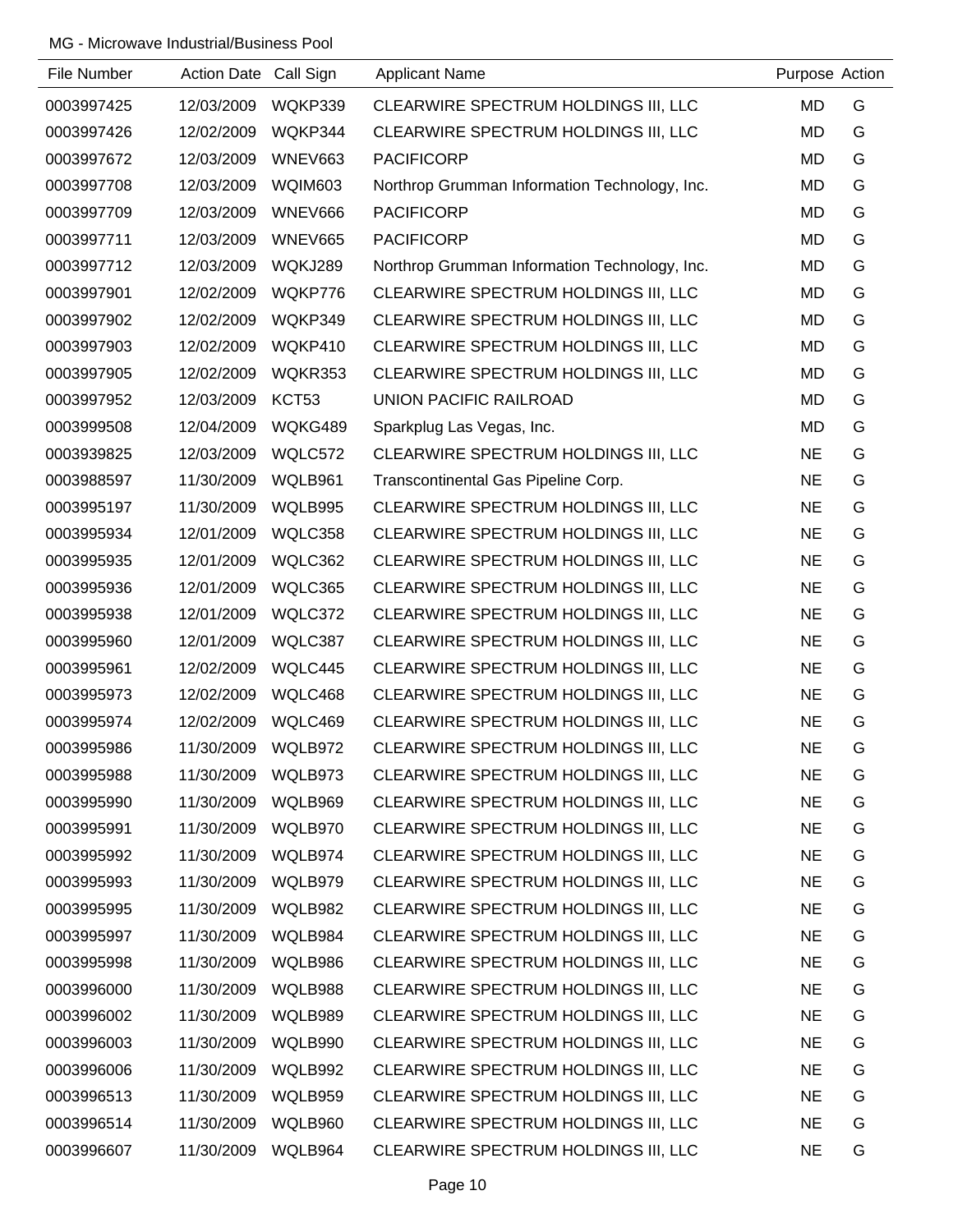| File Number | Action Date Call Sign |         | <b>Applicant Name</b>                | Purpose Action |   |
|-------------|-----------------------|---------|--------------------------------------|----------------|---|
| 0003996612  | 11/30/2009            | WQLB966 | CLEARWIRE SPECTRUM HOLDINGS III, LLC | <b>NE</b>      | G |
| 0003996613  | 11/30/2009            | WQLB968 | CLEARWIRE SPECTRUM HOLDINGS III, LLC | <b>NE</b>      | G |
| 0003996615  | 11/30/2009            | WQLB975 | CLEARWIRE SPECTRUM HOLDINGS III, LLC | <b>NE</b>      | G |
| 0003996616  | 11/30/2009            | WQLB985 | CLEARWIRE SPECTRUM HOLDINGS III, LLC | <b>NE</b>      | G |
| 0003996617  | 11/30/2009            | WQLB987 | CLEARWIRE SPECTRUM HOLDINGS III, LLC | <b>NE</b>      | G |
| 0003996618  | 11/30/2009            | WQLB999 | CLEARWIRE SPECTRUM HOLDINGS III, LLC | <b>NE</b>      | G |
| 0003996619  | 11/30/2009            | WQLC200 | CLEARWIRE SPECTRUM HOLDINGS III, LLC | <b>NE</b>      | G |
| 0003996621  | 11/30/2009            | WQLC222 | CLEARWIRE SPECTRUM HOLDINGS III, LLC | <b>NE</b>      | G |
| 0003996624  | 11/30/2009            | WQLC225 | CLEARWIRE SPECTRUM HOLDINGS III, LLC | <b>NE</b>      | G |
| 0003996625  | 11/30/2009            | WQLC227 | CLEARWIRE SPECTRUM HOLDINGS III, LLC | <b>NE</b>      | G |
| 0003996626  | 11/30/2009            | WQLC228 | CLEARWIRE SPECTRUM HOLDINGS III, LLC | <b>NE</b>      | G |
| 0003996627  | 11/30/2009            | WQLC230 | CLEARWIRE SPECTRUM HOLDINGS III, LLC | <b>NE</b>      | G |
| 0003996628  | 12/01/2009            | WQLC318 | CLEARWIRE SPECTRUM HOLDINGS III, LLC | <b>NE</b>      | G |
| 0003996629  | 12/01/2009            | WQLC320 | CLEARWIRE SPECTRUM HOLDINGS III, LLC | <b>NE</b>      | G |
| 0003996631  | 12/01/2009            | WQLC340 | CLEARWIRE SPECTRUM HOLDINGS III, LLC | <b>NE</b>      | G |
| 0003996632  | 12/01/2009            | WQLC344 | CLEARWIRE SPECTRUM HOLDINGS III, LLC | <b>NE</b>      | G |
| 0003996633  | 12/01/2009            | WQLC350 | CLEARWIRE SPECTRUM HOLDINGS III, LLC | <b>NE</b>      | G |
| 0003996635  | 12/01/2009            | WQLC394 | CLEARWIRE SPECTRUM HOLDINGS III, LLC | <b>NE</b>      | G |
| 0003996637  | 12/01/2009            | WQLC395 | CLEARWIRE SPECTRUM HOLDINGS III, LLC | <b>NE</b>      | G |
| 0003996638  | 12/01/2009            | WQLC402 | CLEARWIRE SPECTRUM HOLDINGS III, LLC | <b>NE</b>      | G |
| 0003996640  | 11/30/2009            | WQLB976 | CLEARWIRE SPECTRUM HOLDINGS III, LLC | <b>NE</b>      | G |
| 0003996641  | 11/30/2009            | WQLB977 | CLEARWIRE SPECTRUM HOLDINGS III, LLC | <b>NE</b>      | G |
| 0003996642  | 11/30/2009            | WQLB978 | CLEARWIRE SPECTRUM HOLDINGS III, LLC | <b>NE</b>      | G |
| 0003996644  | 11/30/2009            | WQLB983 | CLEARWIRE SPECTRUM HOLDINGS III, LLC | <b>NE</b>      | G |
| 0003996740  | 11/30/2009            | WQLB991 | CLEARWIRE SPECTRUM HOLDINGS III, LLC | <b>NE</b>      | G |
| 0003996742  | 11/30/2009            | WQLB996 | CLEARWIRE SPECTRUM HOLDINGS III, LLC | <b>NE</b>      | G |
| 0003996744  | 11/30/2009            | WQLB997 | CLEARWIRE SPECTRUM HOLDINGS III, LLC | <b>NE</b>      | G |
| 0003996748  | 11/30/2009            | WQLB998 | CLEARWIRE SPECTRUM HOLDINGS III, LLC | <b>NE</b>      | G |
| 0003996754  | 11/30/2009            | WQLC202 | CLEARWIRE SPECTRUM HOLDINGS III, LLC | <b>NE</b>      | G |
| 0003996759  | 11/30/2009            | WQLC208 | CLEARWIRE SPECTRUM HOLDINGS III, LLC | <b>NE</b>      | G |
| 0003996763  | 11/30/2009            | WQLC209 | CLEARWIRE SPECTRUM HOLDINGS III, LLC | <b>NE</b>      | G |
| 0003996765  | 11/30/2009            | WQLC211 | CLEARWIRE SPECTRUM HOLDINGS III, LLC | <b>NE</b>      | G |
| 0003996770  | 11/30/2009            | WQLC212 | CLEARWIRE SPECTRUM HOLDINGS III, LLC | <b>NE</b>      | G |
| 0003996773  | 11/30/2009            | WQLC218 | CLEARWIRE SPECTRUM HOLDINGS III, LLC | <b>NE</b>      | G |
| 0003996777  | 11/30/2009            | WQLC219 | CLEARWIRE SPECTRUM HOLDINGS III, LLC | <b>NE</b>      | G |
| 0003996784  | 11/30/2009            | WQLC221 | CLEARWIRE SPECTRUM HOLDINGS III, LLC | <b>NE</b>      | G |
| 0003996787  | 11/30/2009            | WQLC229 | CLEARWIRE SPECTRUM HOLDINGS III, LLC | <b>NE</b>      | G |
| 0003996790  | 11/30/2009            | WQLC231 | CLEARWIRE SPECTRUM HOLDINGS III, LLC | <b>NE</b>      | G |
| 0003996792  | 12/01/2009            | WQLC325 | CLEARWIRE SPECTRUM HOLDINGS III, LLC | <b>NE</b>      | G |
| 0003996796  | 12/01/2009            | WQLC326 | CLEARWIRE SPECTRUM HOLDINGS III, LLC | <b>NE</b>      | G |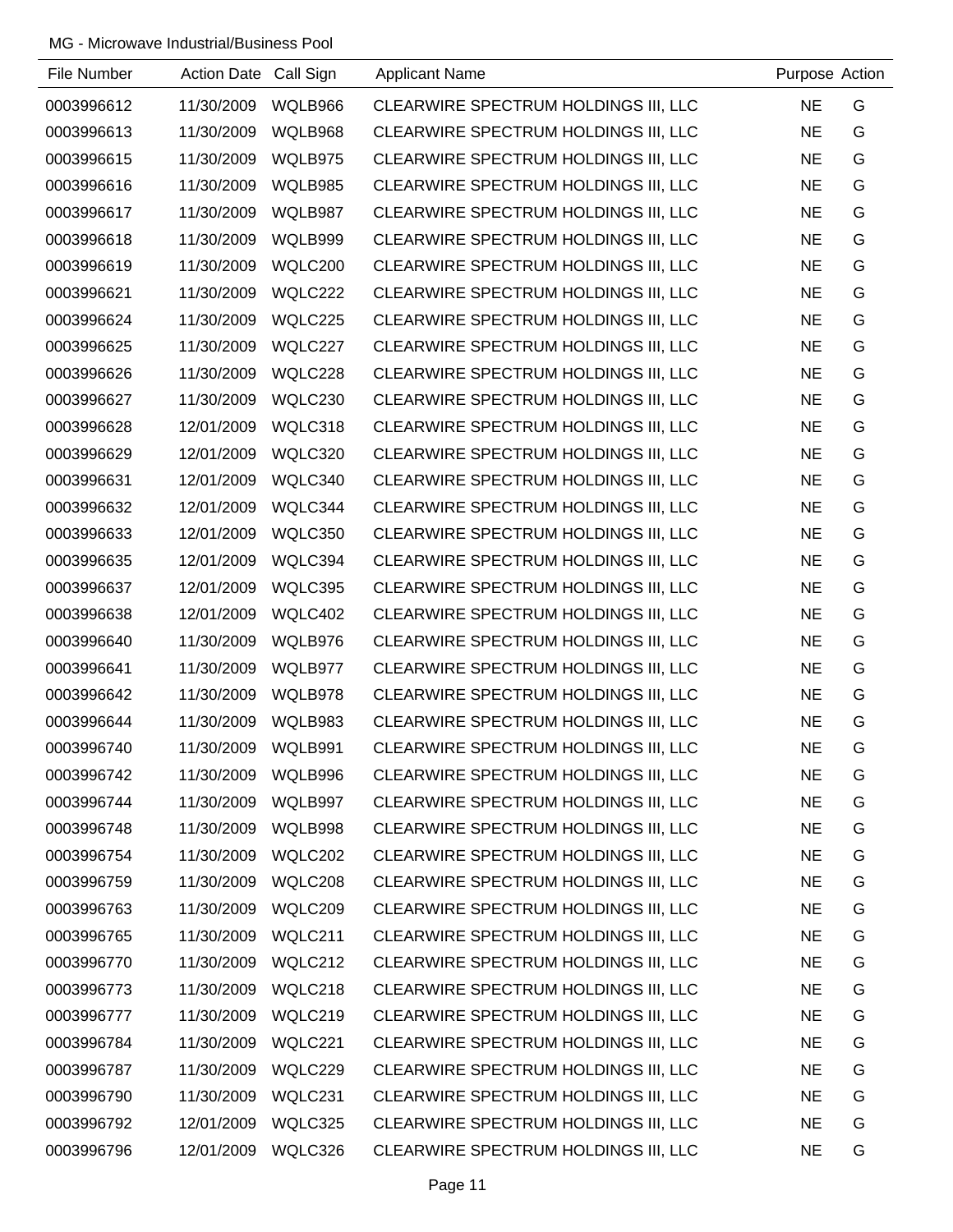| File Number | Action Date Call Sign |         | <b>Applicant Name</b>                | Purpose Action |   |
|-------------|-----------------------|---------|--------------------------------------|----------------|---|
| 0003996802  | 12/01/2009            | WQLC342 | CLEARWIRE SPECTRUM HOLDINGS III, LLC | <b>NE</b>      | G |
| 0003996804  | 12/01/2009            | WQLC343 | CLEARWIRE SPECTRUM HOLDINGS III, LLC | <b>NE</b>      | G |
| 0003996806  | 12/01/2009            | WQLC339 | CLEARWIRE SPECTRUM HOLDINGS III, LLC | <b>NE</b>      | G |
| 0003996809  | 12/01/2009            | WQLC347 | CLEARWIRE SPECTRUM HOLDINGS III, LLC | <b>NE</b>      | G |
| 0003996812  | 12/01/2009            | WQLC356 | CLEARWIRE SPECTRUM HOLDINGS III, LLC | <b>NE</b>      | G |
| 0003996813  | 12/01/2009            | WQLC367 | CLEARWIRE SPECTRUM HOLDINGS III, LLC | <b>NE</b>      | G |
| 0003996814  | 12/01/2009            | WQLC382 | CLEARWIRE SPECTRUM HOLDINGS III, LLC | <b>NE</b>      | G |
| 0003996816  | 12/01/2009            | WQLC368 | CLEARWIRE SPECTRUM HOLDINGS III, LLC | <b>NE</b>      | G |
| 0003996819  | 12/01/2009            | WQLC384 | CLEARWIRE SPECTRUM HOLDINGS III, LLC | <b>NE</b>      | G |
| 0003996820  | 12/01/2009            | WQLC363 | CLEARWIRE SPECTRUM HOLDINGS III, LLC | <b>NE</b>      | G |
| 0003996821  | 12/01/2009            | WQLC389 | CLEARWIRE SPECTRUM HOLDINGS III, LLC | <b>NE</b>      | G |
| 0003996822  | 12/01/2009            | WQLC366 | CLEARWIRE SPECTRUM HOLDINGS III, LLC | <b>NE</b>      | G |
| 0003996823  | 12/01/2009            | WQLC391 | CLEARWIRE SPECTRUM HOLDINGS III, LLC | <b>NE</b>      | G |
| 0003996824  | 12/01/2009            | WQLC390 | CLEARWIRE SPECTRUM HOLDINGS III, LLC | <b>NE</b>      | G |
| 0003996825  | 12/01/2009            | WQLC331 | Motorola, Inc. (Palmetto 800)        | <b>NE</b>      | G |
| 0003996828  | 12/01/2009            | WQLC332 | EnCana Oil & Gas(USA) Inc.           | <b>NE</b>      | G |
| 0003996829  | 12/01/2009            | WQLC336 | EnCana Oil & Gas(USA) Inc.           | <b>NE</b>      | G |
| 0003996830  | 12/01/2009            | WQLC335 | EnCana Oil & Gas(USA) Inc.           | <b>NE</b>      | G |
| 0003996831  | 12/01/2009            | WQLC333 | EnCana Oil & Gas(USA) Inc.           | <b>NE</b>      | G |
| 0003996833  | 12/01/2009            | WQLC334 | EnCana Oil & Gas(USA) Inc.           | <b>NE</b>      | G |
| 0003996971  | 12/02/2009            | WQLC452 | Black Mountain Broadband, LLC        | <b>NE</b>      | G |
| 0003997009  | 12/01/2009            | WQLC338 | CLEARWIRE SPECTRUM HOLDINGS III, LLC | <b>NE</b>      | G |
| 0003997015  | 12/01/2009            | WQLC345 | CLEARWIRE SPECTRUM HOLDINGS III, LLC | <b>NE</b>      | G |
| 0003997018  | 12/01/2009            | WQLC346 | CLEARWIRE SPECTRUM HOLDINGS III, LLC | <b>NE</b>      | G |
| 0003997022  | 12/01/2009            | WQLC351 | CLEARWIRE SPECTRUM HOLDINGS III, LLC | <b>NE</b>      | G |
| 0003997025  | 12/01/2009            | WQLC352 | CLEARWIRE SPECTRUM HOLDINGS III, LLC | <b>NE</b>      | G |
| 0003997029  | 12/01/2009            | WQLC353 | CLEARWIRE SPECTRUM HOLDINGS III, LLC | <b>NE</b>      | G |
| 0003997032  | 12/01/2009            | WQLC354 | CLEARWIRE SPECTRUM HOLDINGS III, LLC | <b>NE</b>      | G |
| 0003997036  | 12/01/2009            | WQLC355 | CLEARWIRE SPECTRUM HOLDINGS III, LLC | <b>NE</b>      | G |
| 0003997040  | 12/01/2009            | WQLC357 | CLEARWIRE SPECTRUM HOLDINGS III, LLC | <b>NE</b>      | G |
| 0003997042  | 12/01/2009            | WQLC360 | CLEARWIRE SPECTRUM HOLDINGS III, LLC | <b>NE</b>      | G |
| 0003997043  | 12/01/2009            | WQLC361 | CLEARWIRE SPECTRUM HOLDINGS III, LLC | <b>NE</b>      | G |
| 0003997045  | 12/01/2009            | WQLC373 | CLEARWIRE SPECTRUM HOLDINGS III, LLC | <b>NE</b>      | G |
| 0003997046  | 12/01/2009            | WQLC376 | CLEARWIRE SPECTRUM HOLDINGS III, LLC | <b>NE</b>      | G |
| 0003997047  | 12/01/2009            | WQLC378 | CLEARWIRE SPECTRUM HOLDINGS III, LLC | <b>NE</b>      | G |
| 0003997048  | 12/01/2009            | WQLC383 | CLEARWIRE SPECTRUM HOLDINGS III, LLC | <b>NE</b>      | G |
| 0003997049  | 12/01/2009            | WQLC385 | CLEARWIRE SPECTRUM HOLDINGS III, LLC | <b>NE</b>      | G |
| 0003997050  | 12/01/2009            | WQLC388 | CLEARWIRE SPECTRUM HOLDINGS III, LLC | <b>NE</b>      | G |
| 0003997052  | 12/01/2009            | WQLC393 | CLEARWIRE SPECTRUM HOLDINGS III, LLC | <b>NE</b>      | G |
| 0003997054  | 12/01/2009            | WQLC396 | CLEARWIRE SPECTRUM HOLDINGS III, LLC | <b>NE</b>      | G |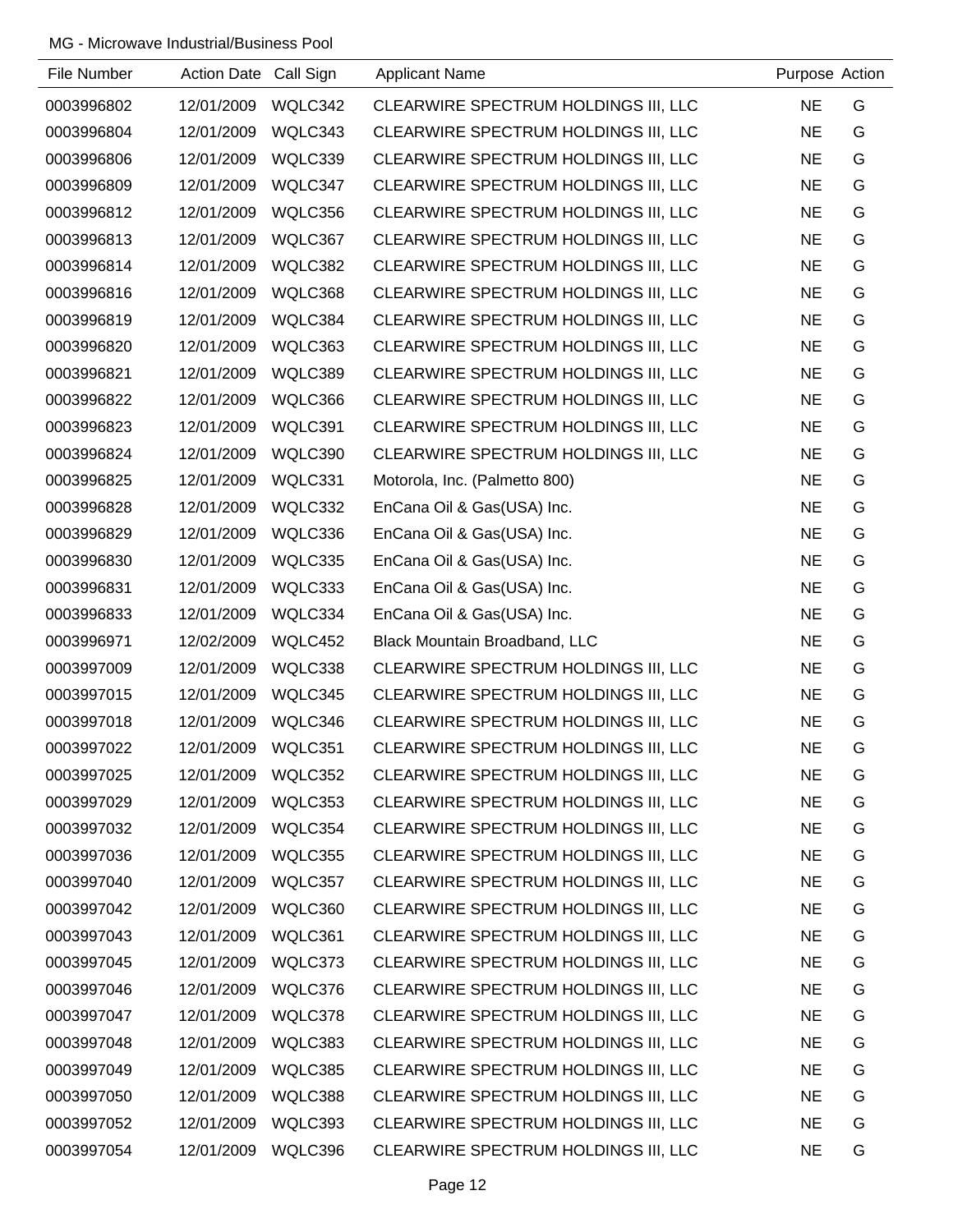| File Number | Action Date Call Sign |         | <b>Applicant Name</b>                | Purpose Action |   |
|-------------|-----------------------|---------|--------------------------------------|----------------|---|
| 0003997056  | 12/01/2009            | WQLC397 | CLEARWIRE SPECTRUM HOLDINGS III, LLC | <b>NE</b>      | G |
| 0003997057  | 12/01/2009            | WQLC398 | CLEARWIRE SPECTRUM HOLDINGS III, LLC | <b>NE</b>      | G |
| 0003997058  | 12/01/2009            | WQLC399 | CLEARWIRE SPECTRUM HOLDINGS III, LLC | <b>NE</b>      | G |
| 0003997059  | 12/01/2009            | WQLC400 | CLEARWIRE SPECTRUM HOLDINGS III, LLC | <b>NE</b>      | G |
| 0003997060  | 12/01/2009            | WQLC401 | CLEARWIRE SPECTRUM HOLDINGS III, LLC | <b>NE</b>      | G |
| 0003997062  | 12/02/2009            | WQLC453 | CLEARWIRE SPECTRUM HOLDINGS III, LLC | <b>NE</b>      | G |
| 0003997065  | 12/02/2009            | WQLC455 | CLEARWIRE SPECTRUM HOLDINGS III, LLC | <b>NE</b>      | G |
| 0003997139  | 12/02/2009            | WQLC473 | CLEARWIRE SPECTRUM HOLDINGS III, LLC | <b>NE</b>      | G |
| 0003997151  | 12/02/2009            | WQLC475 | CLEARWIRE SPECTRUM HOLDINGS III, LLC | <b>NE</b>      | G |
| 0003997158  | 12/02/2009            | WQLC502 | CLEARWIRE SPECTRUM HOLDINGS III, LLC | <b>NE</b>      | G |
| 0003997168  | 12/02/2009            | WQLC482 | CLEARWIRE SPECTRUM HOLDINGS III, LLC | <b>NE</b>      | G |
| 0003997171  | 12/02/2009            | WQLC487 | CLEARWIRE SPECTRUM HOLDINGS III, LLC | <b>NE</b>      | G |
| 0003997174  | 12/02/2009            | WQLC494 | CLEARWIRE SPECTRUM HOLDINGS III, LLC | <b>NE</b>      | G |
| 0003997178  | 12/02/2009            | WQLC493 | CLEARWIRE SPECTRUM HOLDINGS III, LLC | <b>NE</b>      | G |
| 0003997181  | 12/02/2009            | WQLC496 | CLEARWIRE SPECTRUM HOLDINGS III, LLC | <b>NE</b>      | G |
| 0003997185  | 12/02/2009            | WQLC503 | CLEARWIRE SPECTRUM HOLDINGS III, LLC | <b>NE</b>      | G |
| 0003997186  | 12/02/2009            | WQLC499 | CLEARWIRE SPECTRUM HOLDINGS III, LLC | <b>NE</b>      | G |
| 0003997188  | 12/02/2009            | WQLC484 | CLEARWIRE SPECTRUM HOLDINGS III, LLC | <b>NE</b>      | G |
| 0003997190  | 12/02/2009            | WQLC527 | CLEARWIRE SPECTRUM HOLDINGS III, LLC | <b>NE</b>      | G |
| 0003997192  | 12/02/2009            | WQLC528 | CLEARWIRE SPECTRUM HOLDINGS III, LLC | <b>NE</b>      | G |
| 0003997193  | 12/02/2009            | WQLC459 | CLEARWIRE SPECTRUM HOLDINGS III, LLC | <b>NE</b>      | G |
| 0003997194  | 12/03/2009            | WQLC560 | CLEARWIRE SPECTRUM HOLDINGS III, LLC | <b>NE</b>      | G |
| 0003997195  | 12/02/2009            | WQLC460 | CLEARWIRE SPECTRUM HOLDINGS III, LLC | <b>NE</b>      | G |
| 0003997196  | 12/03/2009            | WQLC561 | CLEARWIRE SPECTRUM HOLDINGS III, LLC | <b>NE</b>      | G |
| 0003997197  | 12/03/2009            | WQLC562 | CLEARWIRE SPECTRUM HOLDINGS III, LLC | <b>NE</b>      | G |
| 0003997198  | 12/02/2009            | WQLC461 | CLEARWIRE SPECTRUM HOLDINGS III, LLC | <b>NE</b>      | G |
| 0003997201  | 12/02/2009            | WQLC462 | CLEARWIRE SPECTRUM HOLDINGS III, LLC | <b>NE</b>      | G |
| 0003997202  | 12/02/2009            | WQLC463 | CLEARWIRE SPECTRUM HOLDINGS III, LLC | <b>NE</b>      | G |
| 0003997203  | 12/03/2009            | WQLC564 | CLEARWIRE SPECTRUM HOLDINGS III, LLC | <b>NE</b>      | G |
| 0003997205  | 12/03/2009            | WQLC585 | CLEARWIRE SPECTRUM HOLDINGS III, LLC | <b>NE</b>      | G |
| 0003997206  | 12/03/2009            | WQLC586 | CLEARWIRE SPECTRUM HOLDINGS III, LLC | <b>NE</b>      | G |
| 0003997207  | 12/03/2009            | WQLC593 | CLEARWIRE SPECTRUM HOLDINGS III, LLC | <b>NE</b>      | G |
| 0003997209  | 12/03/2009            | WQLC602 | CLEARWIRE SPECTRUM HOLDINGS III, LLC | <b>NE</b>      | G |
| 0003997210  | 12/04/2009            | WQLC643 | CLEARWIRE SPECTRUM HOLDINGS III, LLC | <b>NE</b>      | G |
| 0003997212  | 12/04/2009            | WQLC644 | CLEARWIRE SPECTRUM HOLDINGS III, LLC | <b>NE</b>      | G |
| 0003997213  | 12/04/2009            | WQLC647 | CLEARWIRE SPECTRUM HOLDINGS III, LLC | <b>NE</b>      | G |
| 0003997226  | 12/02/2009            | WQLC488 | CLEARWIRE SPECTRUM HOLDINGS III, LLC | <b>NE</b>      | G |
| 0003997228  | 12/02/2009            | WQLC490 | CLEARWIRE SPECTRUM HOLDINGS III, LLC | <b>NE</b>      | G |
| 0003997230  | 12/02/2009            | WQLC491 | CLEARWIRE SPECTRUM HOLDINGS III, LLC | <b>NE</b>      | G |
| 0003997233  | 12/02/2009            | WQLC505 | CLEARWIRE SPECTRUM HOLDINGS III, LLC | <b>NE</b>      | G |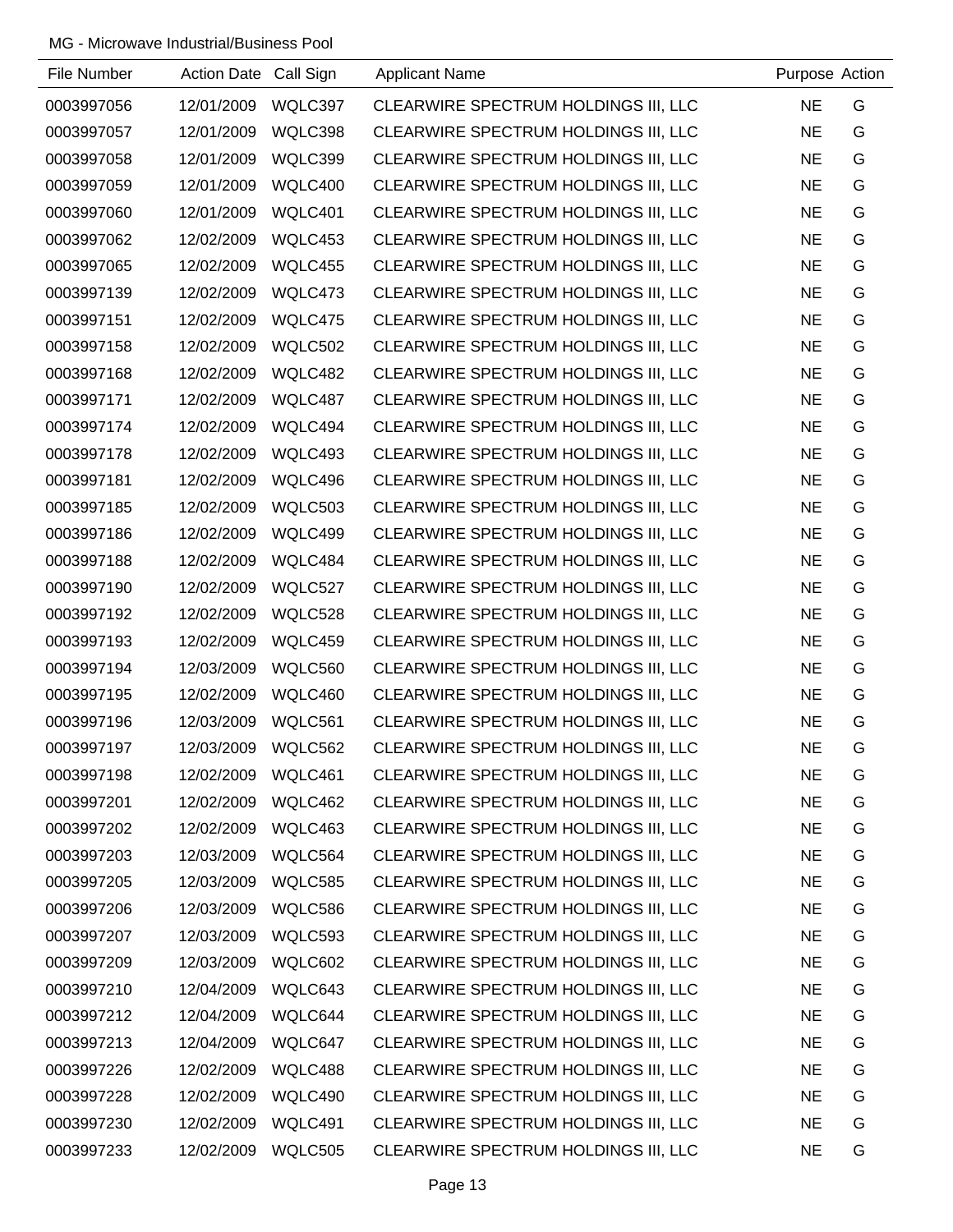| File Number | Action Date Call Sign |                | <b>Applicant Name</b>                                        | Purpose Action |   |
|-------------|-----------------------|----------------|--------------------------------------------------------------|----------------|---|
| 0003997234  | 12/02/2009            | WQLC506        | CLEARWIRE SPECTRUM HOLDINGS III, LLC                         | <b>NE</b>      | G |
| 0003997235  | 12/02/2009            | WQLC509        | CLEARWIRE SPECTRUM HOLDINGS III, LLC                         | <b>NE</b>      | G |
| 0003997236  | 12/02/2009            | WQLC513        | CLEARWIRE SPECTRUM HOLDINGS III, LLC                         | <b>NE</b>      | G |
| 0003997237  | 12/02/2009            | WQLC516        | CLEARWIRE SPECTRUM HOLDINGS III, LLC                         | <b>NE</b>      | G |
| 0003997406  | 12/03/2009            | WQLC590        | CLEARWIRE SPECTRUM HOLDINGS III, LLC                         | <b>NE</b>      | G |
| 0003997407  | 12/03/2009            | WQLC591        | CLEARWIRE SPECTRUM HOLDINGS III, LLC                         | <b>NE</b>      | G |
| 0003997410  | 12/03/2009            | WQLC596        | CLEARWIRE SPECTRUM HOLDINGS III, LLC                         | <b>NE</b>      | G |
| 0003997411  | 12/03/2009            | WQLC595        | CLEARWIRE SPECTRUM HOLDINGS III, LLC                         | <b>NE</b>      | G |
| 0003997412  | 12/03/2009            | WQLC589        | CLEARWIRE SPECTRUM HOLDINGS III, LLC                         | <b>NE</b>      | G |
| 0003997415  | 12/03/2009            | WQLC601        | CLEARWIRE SPECTRUM HOLDINGS III, LLC                         | <b>NE</b>      | G |
| 0003997419  | 12/03/2009            | WQLC606        | CLEARWIRE SPECTRUM HOLDINGS III, LLC                         | <b>NE</b>      | G |
| 0003997420  | 12/03/2009            | WQLC605        | CLEARWIRE SPECTRUM HOLDINGS III, LLC                         | <b>NE</b>      | G |
| 0003997421  | 12/03/2009            | WQLC599        | CLEARWIRE SPECTRUM HOLDINGS III, LLC                         | <b>NE</b>      | G |
| 0003997422  | 12/03/2009            | WQLC607        | CLEARWIRE SPECTRUM HOLDINGS III, LLC                         | <b>NE</b>      | G |
| 0003997423  | 12/03/2009            | WQLC608        | CLEARWIRE SPECTRUM HOLDINGS III, LLC                         | <b>NE</b>      | G |
| 0003997424  | 12/03/2009            | WQLC609        | CLEARWIRE SPECTRUM HOLDINGS III, LLC                         | <b>NE</b>      | G |
| 0003997472  | 12/02/2009            | WQLC531        | Duke Energy Carolinas, LLC                                   | <b>NE</b>      | G |
| 0003997663  | 12/03/2009            | WQLC587        | Northrop Grumman Information Technology, Inc.                | <b>NE</b>      | G |
| 0003997907  | 12/03/2009            | WQLC598        | UNION PACIFIC RAILROAD COMPANY                               | <b>NE</b>      | G |
| 0004031708  | 12/02/2009            |                | THE EVERETT CLINIC                                           | <b>NE</b>      | D |
| 0004031711  | 12/02/2009            |                | THE EVERETT CLINIC                                           | <b>NE</b>      | D |
| 0003996277  | 11/30/2009            | WNEZ857        | ORANGE AND ROCKLAND UTILITIES INC                            | <b>RM</b>      | G |
| 0003999125  | 12/04/2009            | <b>WHJ301</b>  | PEOPLES NATURAL GAS COMPANY                                  | <b>RM</b>      | G |
| 0004048037  | 12/01/2009            | WGR99          | Vastar Resources Inc.                                        | <b>RO</b>      | G |
| 0004048143  | 12/01/2009            | WNTW725        | Questar Infocomm Inc                                         | <b>RO</b>      | G |
| 0004048144  | 12/01/2009            | WNTW726        | Questar Infocomm Inc                                         | <b>RO</b>      | G |
| 0004048578  | 12/01/2009            | WNTX530        | Texas Gas Transmission, LLC                                  | <b>RO</b>      | G |
| 0004048579  | 12/01/2009            | WNTX543        | Texas Gas Transmission, LLC                                  | <b>RO</b>      | G |
| 0004048580  | 12/01/2009            | WNTZ643        | Texas Gas Transmission, LLC                                  | <b>RO</b>      | G |
| 0004048581  | 12/01/2009            | WPJA520        | <b>Texas Gas Transmission, LLC</b>                           | <b>RO</b>      | G |
| 0004048745  | 12/01/2009            | WNEH546        | Xcel Energy Services Inc.                                    | <b>RO</b>      | G |
| 0004048746  | 12/01/2009            | WNTC310        | Xcel Energy Services Inc.                                    | <b>RO</b>      | G |
| 0004048747  | 12/01/2009            | WNTC312        | Xcel Energy Services Inc.                                    | <b>RO</b>      | G |
| 0004048748  | 12/01/2009            | <b>WNTW610</b> | Xcel Energy Services Inc.                                    | <b>RO</b>      | G |
| 0004048749  | 12/01/2009            | WNTX667        | Xcel Energy Services Inc.                                    | <b>RO</b>      | G |
| 0004049889  | 12/02/2009            | WNTA577        | Air Liquide Large Industries U.S. LP                         | <b>RO</b>      | G |
| 0004049890  | 12/02/2009            | WNTA578        | Air Liquide Large Industries U.S. LP                         | <b>RO</b>      | G |
| 0004049902  | 12/02/2009            | WPOM437        | Carolina Power & Light Company d/b/a/ Progress Energy Cal RO |                | G |
| 0004050339  | 12/02/2009            | <b>WNEI234</b> | EXXON COMMUNICATIONS COMPANY                                 | <b>RO</b>      | G |
| 0004050340  | 12/02/2009            | WNTB358        | EXXON COMMUNICATIONS COMPANY                                 | <b>RO</b>      | G |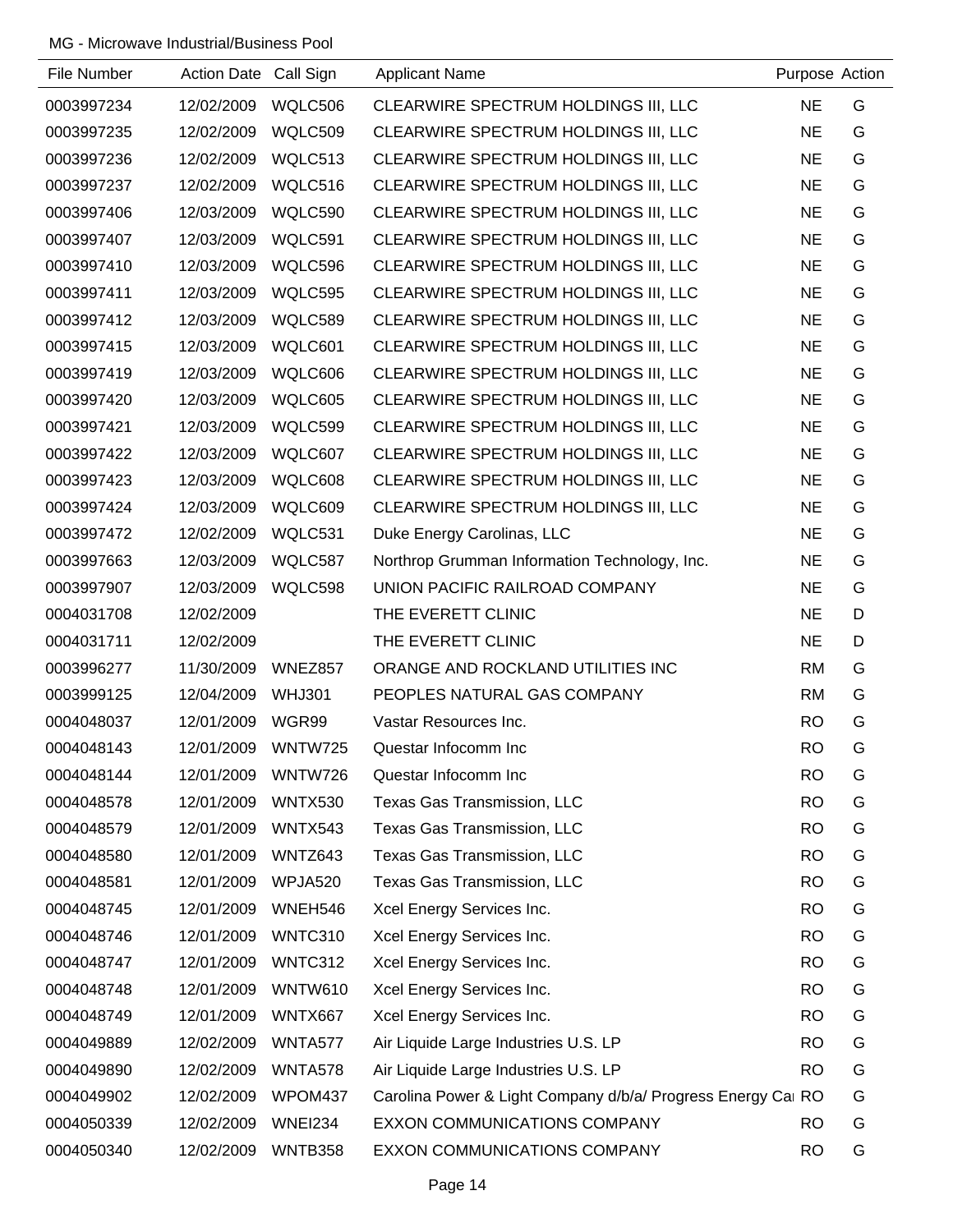| File Number | Action Date Call Sign |                | <b>Applicant Name</b>                             | Purpose Action |   |
|-------------|-----------------------|----------------|---------------------------------------------------|----------------|---|
| 0004050341  | 12/02/2009            | <b>WED556</b>  | EXXON COMMUNICATIONS COMPANY                      | <b>RO</b>      | G |
| 0004050351  | 12/02/2009            | <b>WNTX992</b> | LAS VEGAS VALLEY WATER DISTRICT                   | <b>RO</b>      | G |
| 0004050619  | 12/03/2009            | WNTW886        | <b>Hearst Stations Inc.</b>                       | <b>RO</b>      | G |
| 0004050724  | 12/03/2009            | <b>WBD302</b>  | LOWER COLORADO RIVER AUTHORITY                    | <b>RO</b>      | G |
| 0004050725  | 12/03/2009            | <b>WHI246</b>  | LOWER COLORADO RIVER AUTHORITY                    | <b>RO</b>      | G |
| 0004050728  | 12/03/2009            | <b>WNTJ255</b> | LOWER COLORADO RIVER AUTHORITY                    | <b>RO</b>      | G |
| 0004050730  | 12/03/2009            | WNTJ257        | LOWER COLORADO RIVER AUTHORITY                    | <b>RO</b>      | G |
| 0004050854  | 12/03/2009            | WNTA969        | <b>Williams Energy Services</b>                   | <b>RO</b>      | G |
| 0004050855  | 12/03/2009            | <b>WEF492</b>  | <b>Williams Energy Services</b>                   | <b>RO</b>      | G |
| 0004050856  | 12/03/2009            | <b>WIA882</b>  | <b>Williams Energy Services</b>                   | <b>RO</b>      | G |
| 0004051143  | 12/03/2009            | WNEU975        | City of Tacoma / Tacoma Public Utilities          | <b>RO</b>      | G |
| 0004052359  | 12/03/2009            | <b>WIA695</b>  | NORTHERN INDIANA PUBLIC SERVICE COMPANY           | <b>RO</b>      | G |
| 0004052451  | 12/03/2009            | <b>WNES260</b> | CITY OF LOS ANGELES-DEPT OF WATER & POWER         | <b>RO</b>      | G |
| 0004052452  | 12/03/2009            | WQU96          | CITY OF LOS ANGELES-DEPT OF WATER AND POWER       | <b>RO</b>      | G |
| 0004052453  | 12/03/2009            | WQU97          | CITY OF LOS ANGELES, DEPARTMENT OF WATER & PO RO  |                | G |
| 0004052454  | 12/03/2009            | WQU98          | CITY OF LOS ANGELES, DEPARTMENT OF WATER & PO RO  |                | G |
| 0004052455  | 12/03/2009            | WQU99          | CITY OF LOS ANGELES-DEPARTMENT OF WATER & PO\RO   |                | G |
| 0004052456  | 12/03/2009            | KYL25          | CITY OF LOS ANGELES, DEPARTMENT OF WATER & PO RO  |                | G |
| 0004052457  | 12/03/2009            | WBO32          | CITY OF LOS ANGELES, DEPARTMENT OF WATER & PO RO  |                | G |
| 0004052458  | 12/03/2009            | <b>WED524</b>  | CITY OF LOS ANGELES, DEPARTMENT OF WATER & PO' RO |                | G |
| 0004052467  | 12/03/2009            | WQV20          | CITY OF LOS ANGELES, DEPARTMENT OF WATER & PO' RO |                | G |
| 0004052468  | 12/03/2009            | <b>WED525</b>  | CITY OF LOS ANGELES, DEPARTMENT OF WATER & PO RO  |                | G |
| 0004053231  | 12/04/2009            | WCV40          | EXXON COMMUNICATIONS COMPANY                      | <b>RO</b>      | G |
| 0004053731  | 12/05/2009            | <b>WNES866</b> | <b>Gulf South Pipeline Company</b>                | <b>RO</b>      | G |
| 0004053750  | 12/05/2009            | WNTA336        | CBS Broadcasting Inc.                             | <b>RO</b>      | G |
| 0004054216  | 12/05/2009            | WNTA657        | NORTHERN INDIANA PUBLIC SERVICE COMPANY           | <b>RO</b>      | G |
| 0004004102  | 12/02/2009            |                | CLEARWIRE SPECTRUM HOLDINGS III, LLC              | <b>WD</b>      | W |
| 0004006566  | 12/02/2009            |                | CLEARWIRE SPECTRUM HOLDINGS III, LLC              | <b>WD</b>      | W |
| 0004006870  | 12/02/2009            |                | CLEARWIRE SPECTRUM HOLDINGS III, LLC              | <b>WD</b>      | W |
| 0004017327  | 12/02/2009            |                | CLEARWIRE SPECTRUM HOLDINGS III, LLC              | <b>WD</b>      | W |
| 0004017382  | 12/02/2009            |                | CLEARWIRE SPECTRUM HOLDINGS III, LLC              | <b>WD</b>      | W |
| 0004017417  | 12/02/2009            |                | CLEARWIRE SPECTRUM HOLDINGS III, LLC              | <b>WD</b>      | W |
| 0004017422  | 12/02/2009            |                | CLEARWIRE SPECTRUM HOLDINGS III, LLC              | <b>WD</b>      | W |
| 0004017426  | 12/02/2009            |                | CLEARWIRE SPECTRUM HOLDINGS III, LLC              | <b>WD</b>      | W |
| 0004017480  | 12/02/2009            |                | CLEARWIRE SPECTRUM HOLDINGS III, LLC              | <b>WD</b>      | W |
| 0004020364  | 12/02/2009            |                | CLEARWIRE SPECTRUM HOLDINGS III, LLC              | <b>WD</b>      | W |
| 0004020378  | 12/02/2009            |                | CLEARWIRE SPECTRUM HOLDINGS III, LLC              | <b>WD</b>      | W |
| 0004020381  | 12/02/2009            |                | CLEARWIRE SPECTRUM HOLDINGS III, LLC              | <b>WD</b>      | W |
| 0004020391  | 12/02/2009            |                | CLEARWIRE SPECTRUM HOLDINGS III, LLC              | <b>WD</b>      | W |
| 0004020398  | 12/02/2009            |                | CLEARWIRE SPECTRUM HOLDINGS III, LLC              | <b>WD</b>      | W |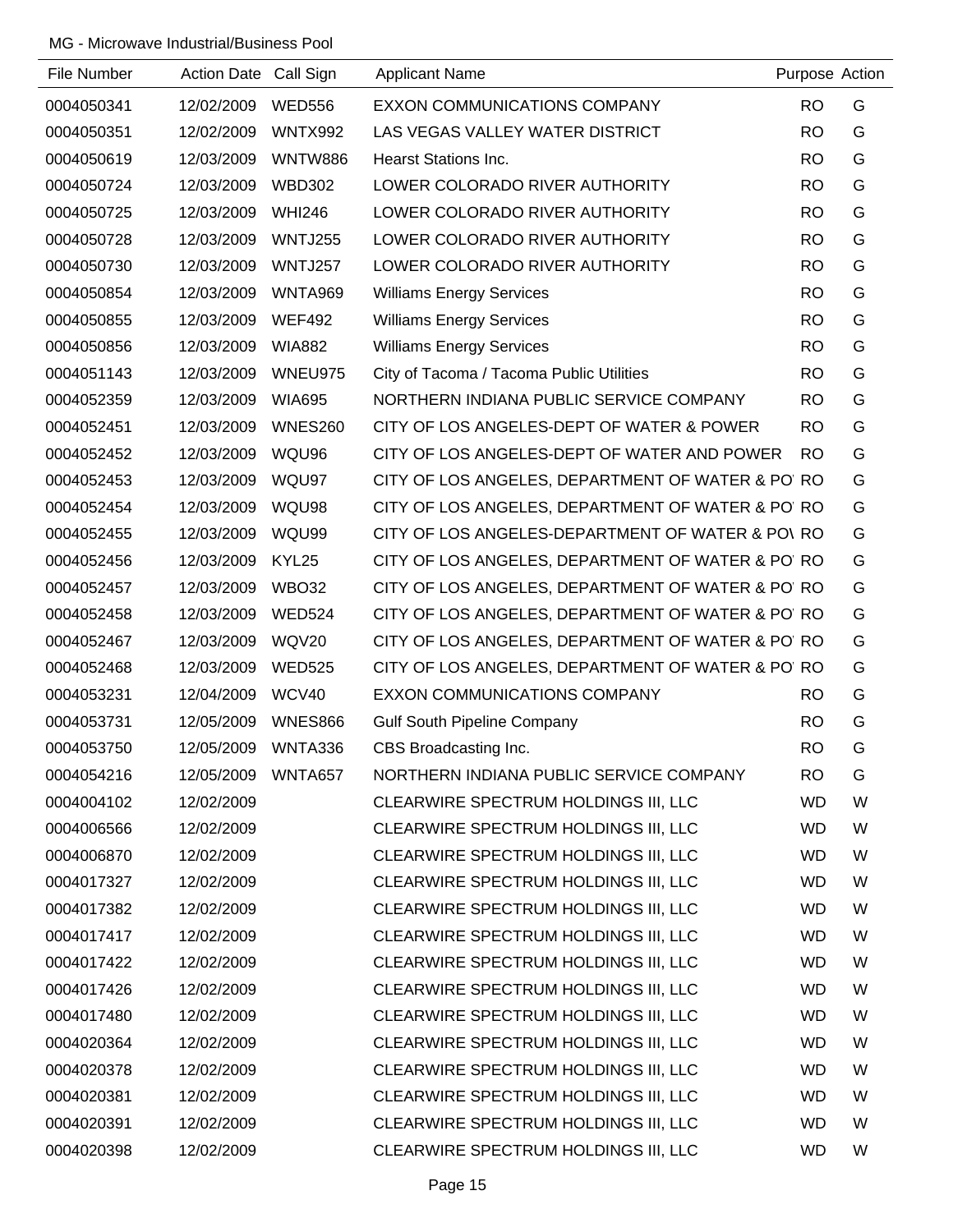| Call Sign<br><b>Action Date</b> | <b>Applicant Name</b>                | Purpose Action |   |
|---------------------------------|--------------------------------------|----------------|---|
| 12/02/2009                      | CLEARWIRE SPECTRUM HOLDINGS III, LLC | WD.            | W |
| 12/02/2009                      | CLEARWIRE SPECTRUM HOLDINGS III, LLC | WD.            | W |
| 12/02/2009                      | CLEARWIRE SPECTRUM HOLDINGS III, LLC | WD.            | W |
| 12/02/2009                      | CLEARWIRE SPECTRUM HOLDINGS III, LLC | WD.            | W |
| 12/02/2009                      | CLEARWIRE SPECTRUM HOLDINGS III, LLC | WD.            | W |
| 12/02/2009                      | CLEARWIRE SPECTRUM HOLDINGS III, LLC | WD.            | W |
| 12/02/2009                      | CLEARWIRE SPECTRUM HOLDINGS III, LLC | WD.            | W |
| 12/02/2009                      | CLEARWIRE SPECTRUM HOLDINGS III, LLC | WD.            | W |
| 12/02/2009                      | CLEARWIRE SPECTRUM HOLDINGS III, LLC | WD.            | W |
| 12/02/2009                      | CLEARWIRE SPECTRUM HOLDINGS III, LLC | WD.            | W |
| 12/02/2009                      | CLEARWIRE SPECTRUM HOLDINGS III, LLC | WD.            | W |
| 12/02/2009                      | CLEARWIRE SPECTRUM HOLDINGS III, LLC | WD.            | W |
| 12/05/2009                      | CLEARWIRE SPECTRUM HOLDINGS III, LLC | WD.            | W |
| 12/05/2009                      | CLEARWIRE SPECTRUM HOLDINGS III, LLC | <b>WD</b>      | W |
|                                 |                                      |                |   |

#### NN - 3650-3700 MHz

| File Number | <b>Action Date</b> | Call Sign | <b>Applicant Name</b>                          | Purpose Action |   |
|-------------|--------------------|-----------|------------------------------------------------|----------------|---|
| 0003258775  | 12/03/2009         |           | Bosanac, Jonathan M                            | AM.            | D |
| 0004000128  | 12/01/2009         | WQLC248   | CommFunction                                   | AM.            | G |
| 0003988025  | 12/01/2009         | WQLC307   | SilverIP Communications Inc.                   | <b>NE</b>      | G |
| 0003989035  | 12/01/2009         | WQLC295   | Xpressweb Internet Services, Inc.              | NE             | G |
| 0003989599  | 12/01/2009         | WQLC308   | Skyway Communication LLC.                      | NE             | G |
| 0003993358  | 12/01/2009         | WQLC309   | <b>Engage Communications Corporation</b>       | NE             | G |
| 0004032511  | 12/05/2009         |           | Voice Network Inc.                             | <b>NE</b>      | D |
| 0004048159  | 12/01/2009         | WQLC265   | Northern Water                                 | NE             | G |
| 0004050253  | 12/02/2009         | WQLC416   | Kachina Communications, LLC dba Swift Wireless | NE             | G |
| 0004052251  | 12/03/2009         | WQLC537   | Dot-11 Networks, Inc.                          | <b>NE</b>      | G |
| 0004054185  | 12/05/2009         | WQLC674   | WebAirlink.com LLC                             | NE             | G |

## RP - Broadcast Auxiliary Remote Pickup

| File Number | Action Date Call Sign |        | <b>Applicant Name</b>        | Purpose Action |   |
|-------------|-----------------------|--------|------------------------------|----------------|---|
| 0004052214  | 12/03/2009            | KPG574 | KUIC, INC.                   | CА             | G |
| 0004052215  | 12/03/2009 KPJ711     |        | KUIC, INC.                   | CА             | G |
| 0004053808  | 12/05/2009            | KPG227 | CITICASTERS LICENSES, INC.   | CА             | G |
| 0003932886  | 12/05/2009            |        | <b>BRANCH COMMUNICATIONS</b> | ΝE             | D |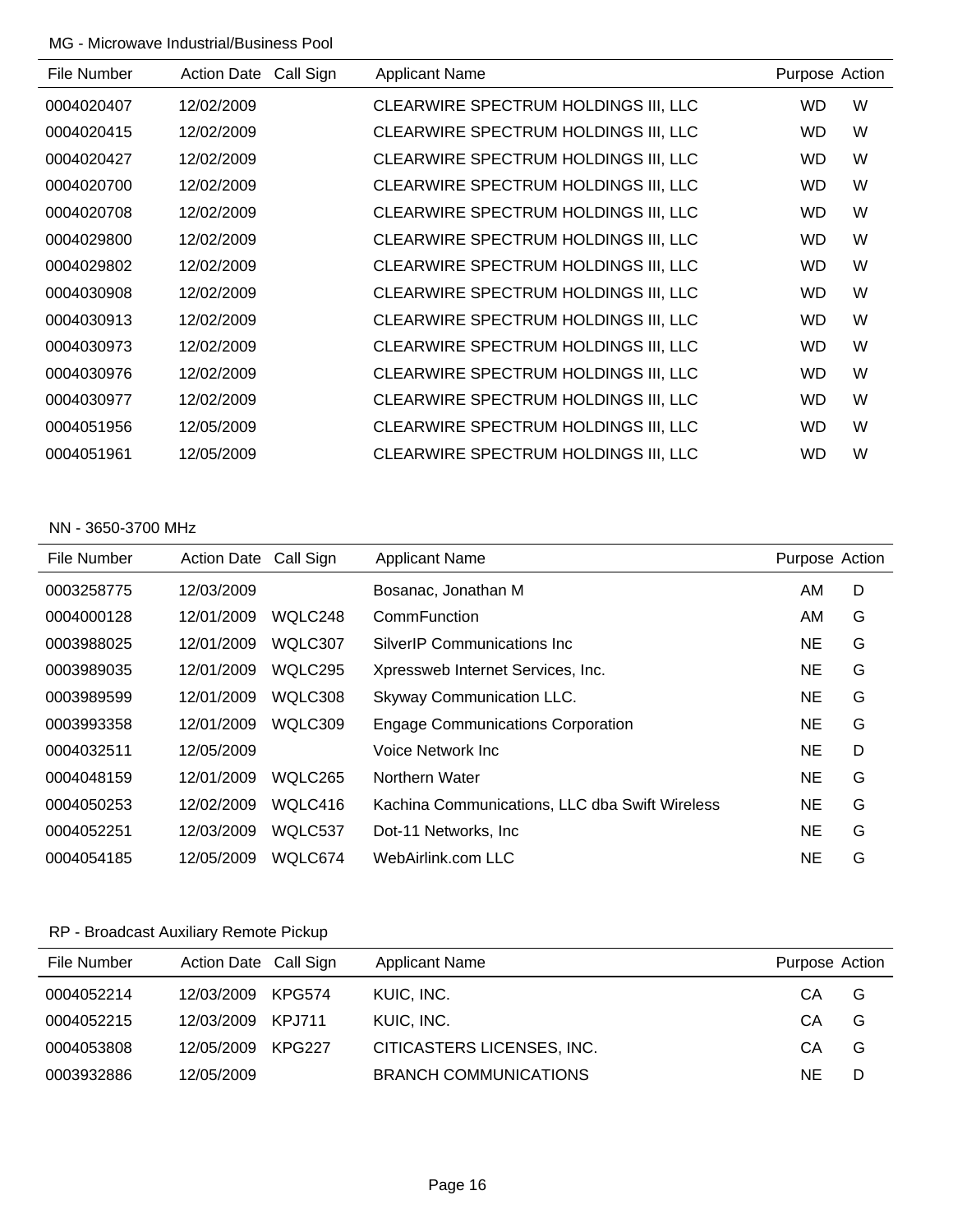| File Number | Action Date Call Sign | Applicant Name       | Purpose Action |  |
|-------------|-----------------------|----------------------|----------------|--|
| 0003998478  | 12/03/2009 WAN961     | PARK COUNTY, WYOMING | MD             |  |

#### TP - TV Pickup

| File Number | Action Date Call Sign |         | Applicant Name                          | Purpose Action |   |
|-------------|-----------------------|---------|-----------------------------------------|----------------|---|
| 0003948003  | 12/01/2009 KA2225     |         | WDIO-TV. LLC                            | AM.            | G |
| 0004053057  | 12/04/2009            | KU9205  | NBC TELEMUNDO LICENSE CO.               | CA             | G |
| 0004053866  | 12/05/2009            | KC62839 | PABELLON EDUCATIONAL BROADCASTING, INC. | CА             | G |

#### TS - TV Studio Transmitter Link

| File Number | Action Date Call Sign |         | Applicant Name                           | Purpose Action |   |
|-------------|-----------------------|---------|------------------------------------------|----------------|---|
| 0004049896  | 12/02/2009            | WPOO867 | UNA VEZ MAS SAN LUIS OBISPO LICENSE, LLC | СA             | G |
| 0004052435  | 12/03/2009            | WQCT379 | FOUR SEASONS PEORIA, LLC                 | CA             | G |
| 0003967365  | 12/01/2009            | WPNJ942 | SLEEZER. MICHAEL A                       | MD.            | G |

## YK - Industrial/Business Pool - Commercial, Trunked

| File Number | Action Date Call Sign |         | <b>Applicant Name</b>      | Purpose Action |   |
|-------------|-----------------------|---------|----------------------------|----------------|---|
| 0003988599  | 12/01/2009            | WPGD730 | TWO WAY COMMUNICATIONS INC | RO.            | G |
| 0003993355  | 12/01/2009 WPEH480    |         | JENKINS. JAY               | RO.            | G |
| 0003993752  | 12/02/2009 WPPC823    |         | Crystal SMR Inc.           | RO.            | G |

## YM - 800 MHz Trunked SMR (SMR, Site-specific)

| File Number | Action Date Call Sign | Applicant Name                  | Purpose Action |  |
|-------------|-----------------------|---------------------------------|----------------|--|
| 0003993554  | 12/01/2009 WNRB602    | 21ST CENTURY WIRELESS GROUP INC | RO.            |  |

#### YS - SMR, 896-901/935-940 MHz, Trunked

| File Number | Action Date Call Sign | Applicant Name                       | Purpose Action |   |
|-------------|-----------------------|--------------------------------------|----------------|---|
| 0003991123  | 12/01/2009 WPFZ908    | INDUSTRIAL WIRELESS TECHNOLOGIES INC | RO.            | G |

## YX - SMR, 806-821/851-866 MHz, Trunked

| File Number | Action Date Call Sign |         | Applicant Name                | Purpose Action |   |
|-------------|-----------------------|---------|-------------------------------|----------------|---|
| 0003987208  | 12/01/2009            | WNIT716 | Miller Communications, Inc.   | RO.            | G |
| 0003993352  | 12/01/2009            | KNBV403 | TRI CITIES COMMUNICATIONS INC | RO.            | G |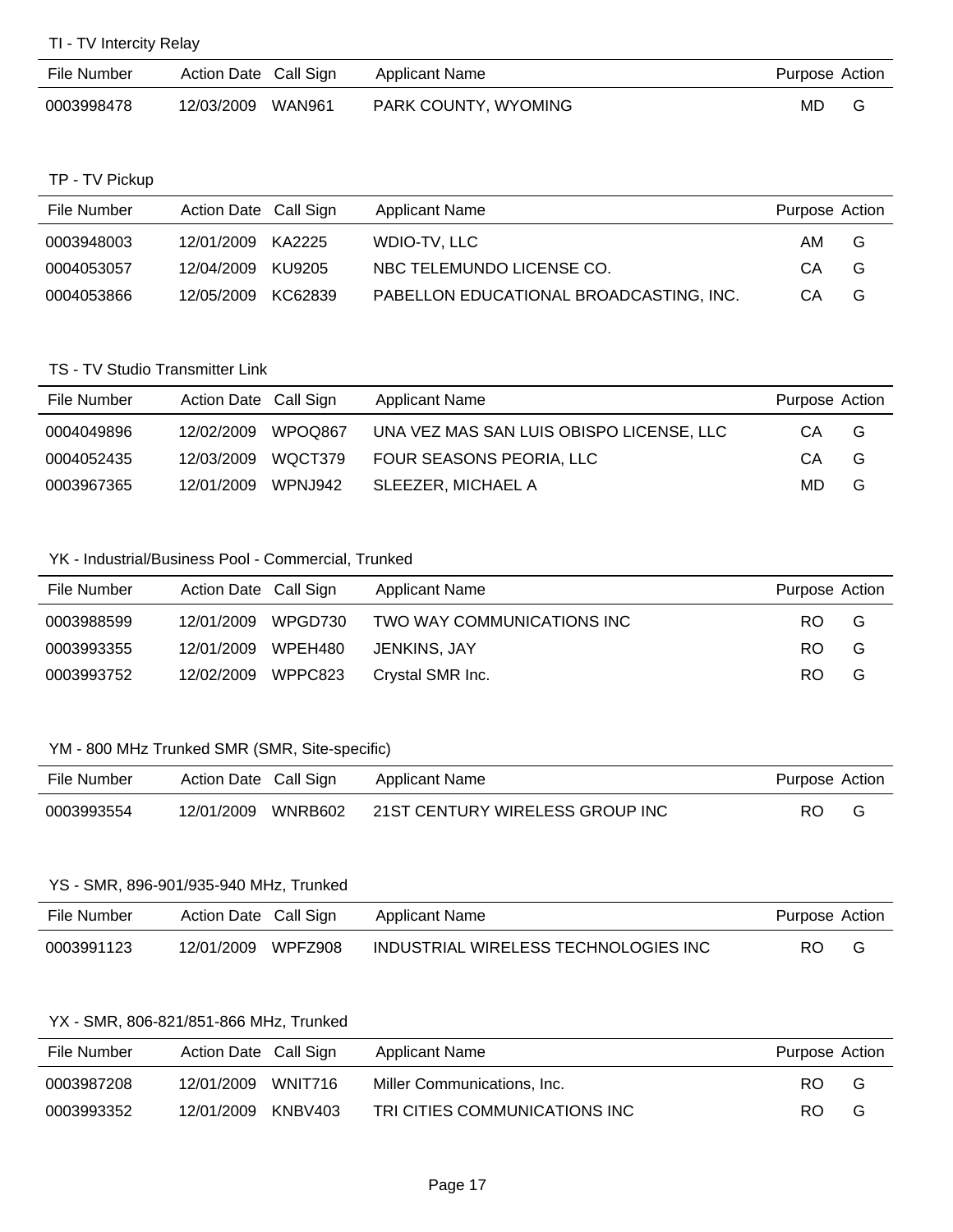### **Below is a listing of licenses that have been acted upon by the Commission.**

AS - Aural Studio Transmitter Link

| Licensee Name                                         | <b>Action Date</b> | Call Sign         | Act. |
|-------------------------------------------------------|--------------------|-------------------|------|
| 4-K'S. LLLP                                           | 12/02/2009         | <b>WGV714</b>     | M    |
| ARUBA CAPITAL HOLDINGS, LLC                           | 12/02/2009         | WPOQ852           | м    |
| CEDAR COVE BROADCASTING, INC.                         | 12/03/2009         | <b>WQHV580</b>    | M    |
| <b>CUMULUS LICENSING LLC</b>                          | 12/02/2009         | WHN <sub>22</sub> | M    |
| <b>GAP BROADCASTING, LLC</b>                          | 12/05/2009         | <b>WGZ543</b>     | м    |
| <b>JOHN W. PIRKLE</b>                                 | 12/05/2009         | <b>WQEY868</b>    | м    |
| <b>JOHN W. PIRKLE</b>                                 | 12/05/2009         | <b>WGX208</b>     | M    |
| <b>JOHN W. PIRKLE</b>                                 | 12/05/2009         | <b>WMU384</b>     | M    |
| LA MAS Z RADIO, INC.                                  | 12/03/2009         | <b>WLE483</b>     | M    |
| LA MAS Z RADIO, INC.                                  | 12/03/2009         | WPUJ675           | M    |
| LA MAS Z RADIO, INC.                                  | 12/03/2009         | <b>WHS249</b>     | M    |
| LA MAS Z RADIO, INC.                                  | 12/03/2009         | WPSL770           | M    |
| LA MAS Z RADIO, INC.                                  | 12/03/2009         | WPSL771           | M    |
| RADIO FREE MINISTRIES, INC.                           | 12/05/2009         | <b>WPNI877</b>    | M    |
| RADIO FREE MINISTRIES, INC.                           | 12/05/2009         | <b>WMW682</b>     | M    |
| UNITED STATES CP, LLC                                 | 12/05/2009         | <b>WPSS602</b>    | M    |
| WEST CENTRAL MICHIGAN MEDIA MINISTRIES                | 12/02/2009         | WQKH690           | M    |
| WGBH EDUCATIONAL FOUNDATION                           | 12/03/2009         | <b>WPNI890</b>    | M    |
| WMHT EDUCATIONAL TELECOMMUNICATIONS                   | 12/05/2009         | WJN20             | M    |
| LP - Broadcast Auxiliary Low Power                    |                    |                   |      |
| Licensee Name                                         | <b>Action Date</b> | Call Sign         | Act. |
| WGBH EDUCATIONAL FOUNDATION                           | 12/03/2009         | BLP01200          | M    |
| WGBH EDUCATIONAL FOUNDATION                           | 12/03/2009         | BLP01199          | M    |
| RP - Broadcast Auxiliary Remote Pickup                |                    |                   |      |
| Licensee Name                                         | <b>Action Date</b> | Call Sign         | Act. |
| <b>CUMULUS LICENSING LLC</b>                          | 12/02/2009         | KA74776           | M    |
| ENTERTAINMENT MEDIA TRUST, DENNIS J. WATKINS, TRUSTEE | 12/04/2009         | WPLT468           | M    |
| ENTERTAINMENT MEDIA TRUST, DENNIS J. WATKINS, TRUSTEE | 12/04/2009         | KP7637            | M    |
| <b>GAP BROADCASTING, LLC</b>                          | 12/05/2009         | KJ4528            | M    |
| <b>GAP BROADCASTING, LLC</b>                          | 12/05/2009         | <b>KPG717</b>     | M    |
| JHT VENTURES, INC                                     | 12/05/2009         | <b>KPE805</b>     | M    |
| JHT VENTURES, INC                                     | 12/05/2009         | KB55111           | M    |
| TRIBUNE TELEVISION COMPANY, DEBTOR-IN-POSSESSION      | 12/03/2009         | <b>KPK848</b>     | M    |
| TRIBUNE TELEVISION COMPANY, DEBTOR-IN-POSSESSION      | 12/03/2009         | <b>KPK847</b>     | M    |
| TRIBUNE TELEVISION COMPANY, DEBTOR-IN-POSSESSION      | 12/03/2009         | <b>KPG747</b>     | M    |
| TRIBUNE TELEVISION COMPANY, DEBTOR-IN-POSSESSION      | 12/03/2009         | <b>KPG739</b>     | M    |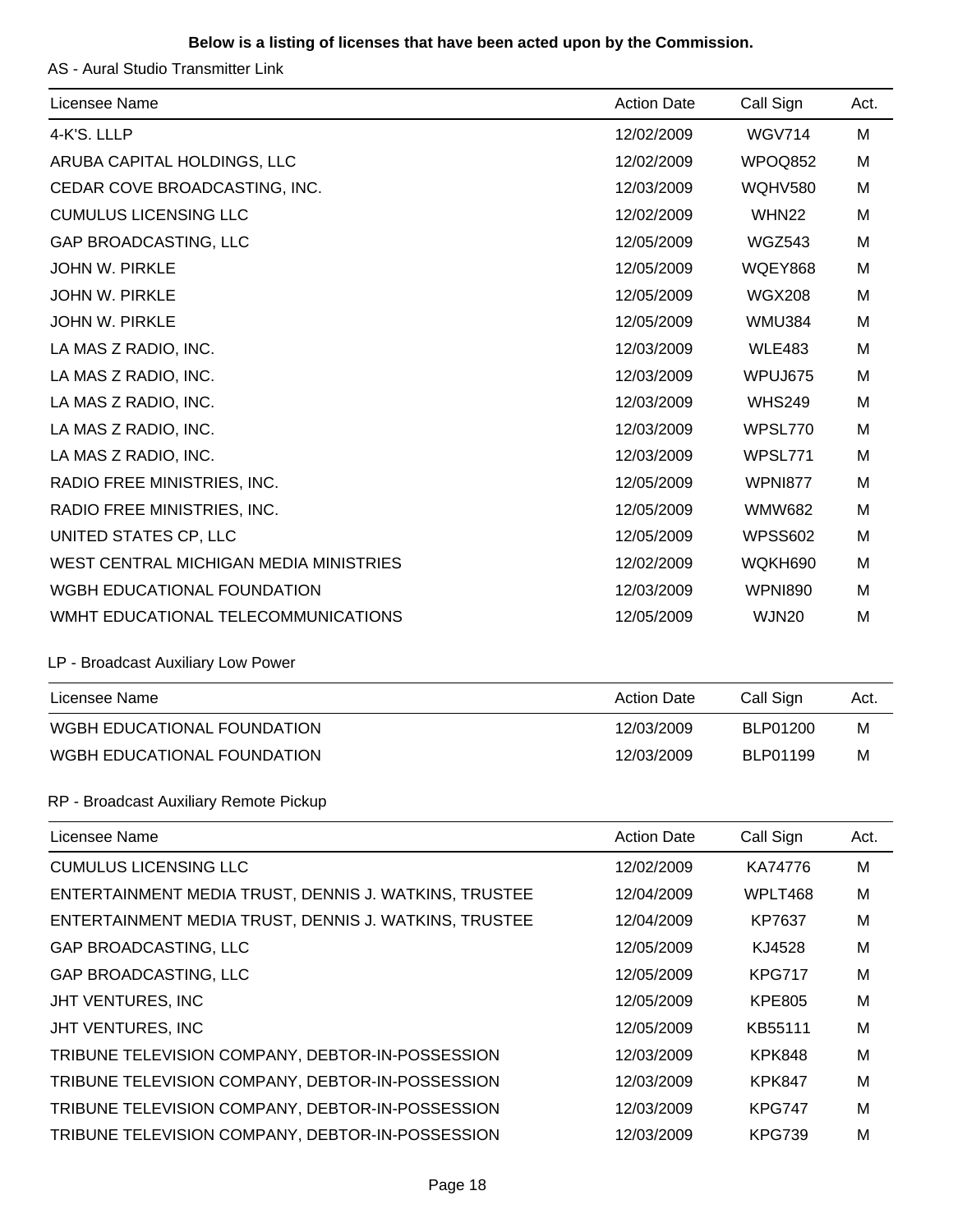### **Below is a listing of licenses that have been acted upon by the Commission.**

RP - Broadcast Auxiliary Remote Pickup

| Licensee Name                                    | <b>Action Date</b> | Call Sign | Act. |
|--------------------------------------------------|--------------------|-----------|------|
| TRIBUNE TELEVISION COMPANY, DEBTOR-IN-POSSESSION | 12/03/2009         | KPG663    | м    |
| WMHT EDUCATIONAL TELECOMMUNICATIONS              | 12/05/2009         | KEK400    | M    |
| WMHT EDUCATIONAL TELECOMMUNICATIONS              | 12/05/2009         | KEK399    | M    |

TI - TV Intercity Relay

| Licensee Name                                    | <b>Action Date</b> | Call Sign      | Act. |
|--------------------------------------------------|--------------------|----------------|------|
| DENVER TV LICENSES, LLC                          | 12/02/2009         | <b>WPNI821</b> | M    |
| DENVER TV LICENSES, LLC                          | 12/05/2009         | <b>WPNI821</b> | M    |
| OREGON PUBLIC BROADCASTING                       | 12/04/2009         | <b>WPNI762</b> | N    |
| TRIBUNE TELEVISION COMPANY, DEBTOR-IN-POSSESSION | 12/03/2009         | <b>WLG696</b>  | M    |
| TRIBUNE TELEVISION COMPANY, DEBTOR-IN-POSSESSION | 12/03/2009         | <b>WLF496</b>  | M    |
| TRIBUNE TELEVISION COMPANY, DEBTOR-IN-POSSESSION | 12/03/2009         | <b>WLF326</b>  | M    |
| TRIBUNE TELEVISION COMPANY, DEBTOR-IN-POSSESSION | 12/03/2009         | <b>WLE726</b>  | M    |
| TRIBUNE TELEVISION COMPANY, DEBTOR-IN-POSSESSION | 12/03/2009         | <b>WHY644</b>  | M    |
| WTXX INC., DEBTOR-IN-POSSESSION                  | 12/03/2009         | <b>WLJ587</b>  | M    |
| WTXX INC., DEBTOR-IN-POSSESSION                  | 12/03/2009         | <b>WHQ211</b>  | M    |

TP - TV Pickup

| Licensee Name                                    | <b>Action Date</b> | Call Sign     | Act. |
|--------------------------------------------------|--------------------|---------------|------|
| TRIBUNE TELEVISION COMPANY, DEBTOR-IN-POSSESSION | 12/03/2009         | KB55971       | M    |
| TS - TV Studio Transmitter Link                  |                    |               |      |
| Licensee Name                                    | <b>Action Date</b> | Call Sign     | Act. |
| TRIBUNE TELEVISION COMPANY, DEBTOR-IN-POSSESSION | 12/03/2009         | <b>WHY643</b> | м    |
| WTXX INC., DEBTOR-IN-POSSESSION                  | 12/03/2009         | <b>KCO59</b>  | M    |
|                                                  |                    |               |      |